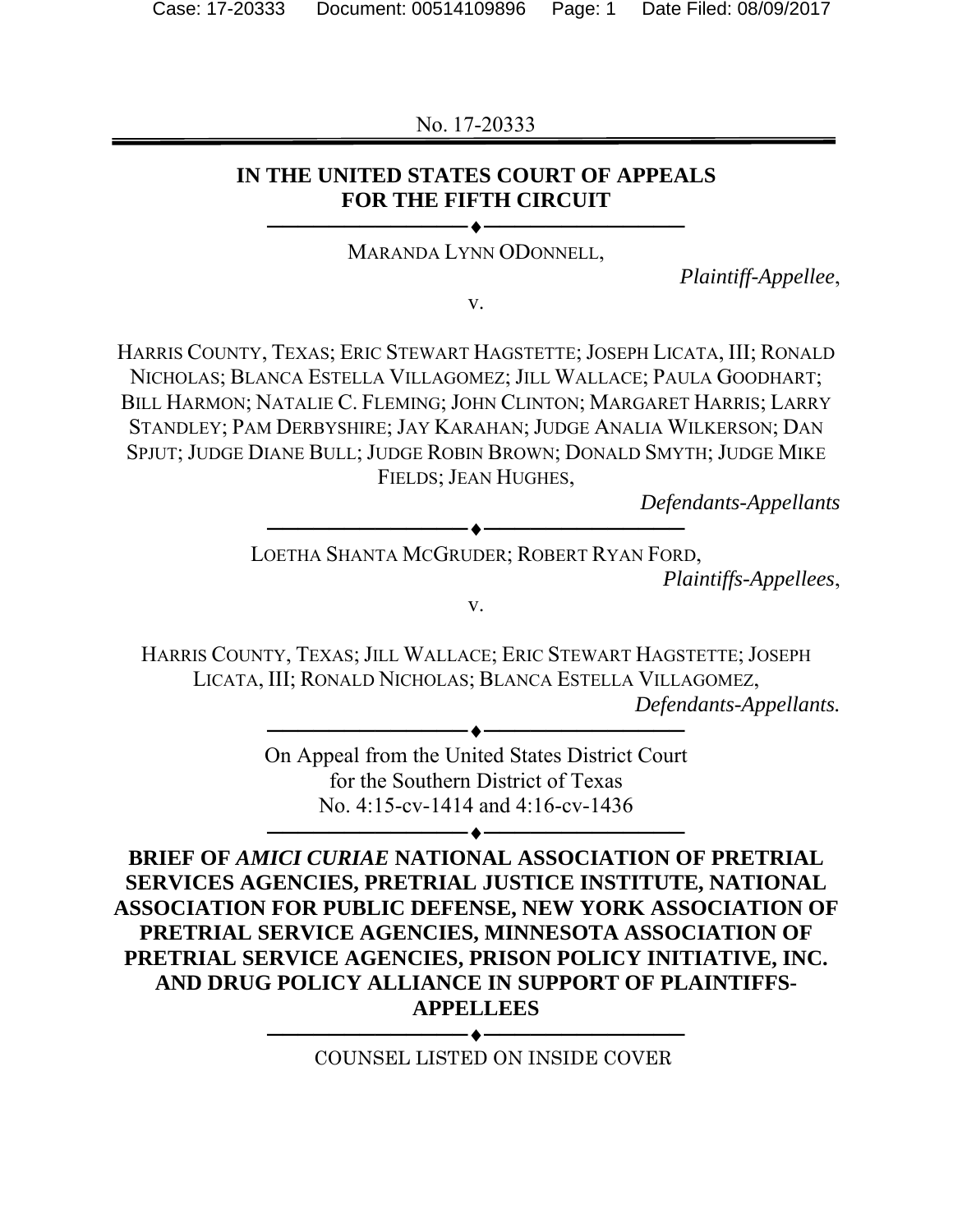Jared B. Caplan BRADLEY ARANT BOULT CUMMINGS LLP 600 Travis St., Ste 4800 Houston, TX 77002 (346) 310-6006 jcaplan@bradley.com

Brad Robertson BRADLEY ARANT BOULT CUMMINGS LLP 1819 Fifth Ave. N. Birmingham, AL 35203 (205) 521-8188 brobertson@bradley.com

Jessica Jernigan-Johnson Jeffrey W. Sheehan BRADLEY ARANT BOULT CUMMINGS LLP 1600 Division St., Ste. 700 Nashville, TN 37203 (615) 252-2390 (615) 252-2392 jjohnson@bradley.com jsheehan@bradley.com

Counsel for *Amici Curiae*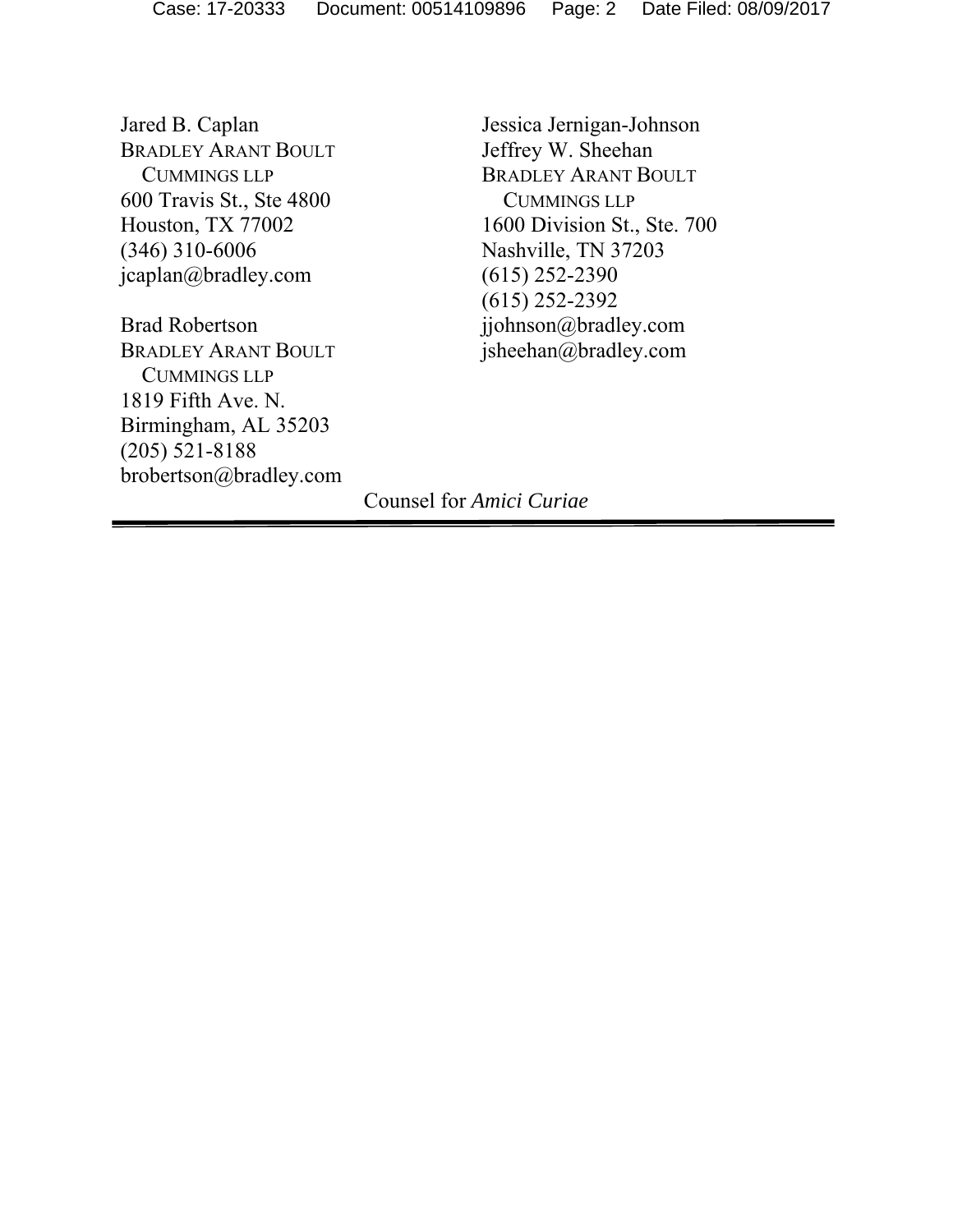#### **SUPPLEMENTAL STATEMENT OF INTERESTED PARTIES**

*Maranda ODonnell, et al. v. Harris County, Texas, et al.,* No. 17-20333.

Pursuant to Rule 26.1 of the Federal Rules of Appellate Procedure and Fifth Circuit Rules 26.1.1 and 29.2, the National Association of Pretrial Services Agencies (NAPSA) declares that it is a not-for-profit membership association that has no parent corporation and does not issue publicly held stock.

The Pretrial Justice Institute (PJI) declares that it is a not-for-profit institute that has no parent corporation and does not issue publicly held stock.

The National Association for Public Defense (NAPD) declares that it is a notfor-profit membership association that has no parent corporation and does not issue publicly held stock.

New York Association of Pretrial Services Agencies (NYAPSA) declares that it is a nonprofit corporation that has no parent corporation and does not issue publically held stock.

The Minnesota Association of Pretrial Services Agencies (MAPSA) declares that it is a nonprofit corporation that has no parent corporation and does not issue publicly held stock. Additionally, MAPSA declares that it is a not-for-profit membership association that has no parent corporation and does not issue publicly held stock.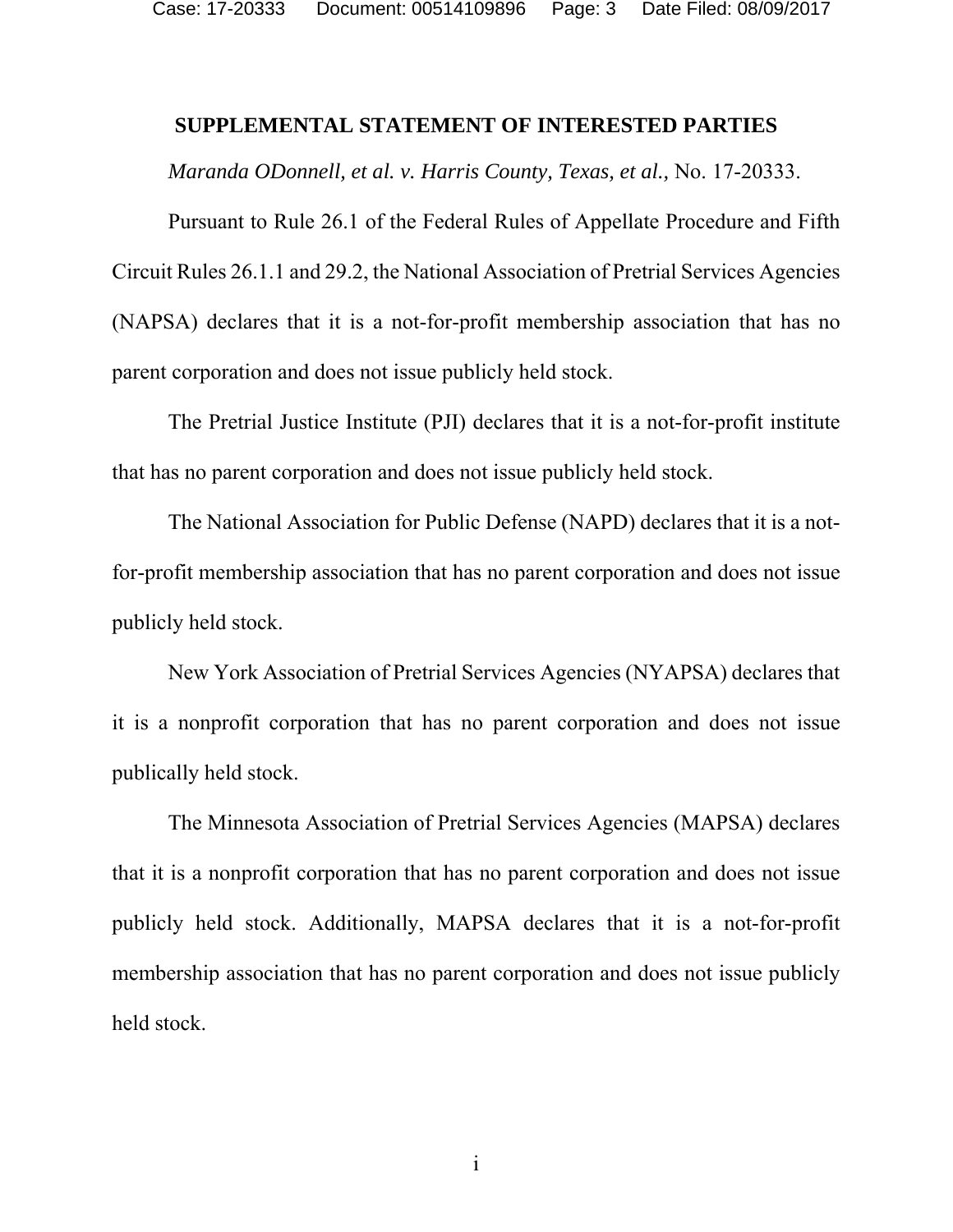The Prison Policy Initiative, Inc. (PPI) declares that it is a nonprofit corporation that has no parent corporation and does not issue publicly held stock.

The Drug Policy Alliance (DPA) declares that it is a nonprofit organization that has no parent corporation and does not issue publicly held stock.

Further, pursuant to Fifth Circuit Rule 29.2, the undersigned counsel certifies

that, in addition to the list of interested person certified in the Appellants' Brief and

supplemented by the certificates in the subsequent briefs filed with this Court, the

following entities and persons may have an interest in the outcome of this case:

#### Amici

Association of Pretrial Professionals of Florida, Affiliate of NAPSA California Association of Pretrial Services, Affiliate of NAPSA Colorado Association of Pretrial Services, Affiliate of NAPSA Connecticut Pretrial Services, Affiliate of NAPSA Drug Policy Alliance Minnesota Association of Pretrial Services National Association for Public Defense National Association of Pretrial Services Agencies New York Association of Pretrial Services Agencies Ohio Association of Pretrial Services Agencies, Affiliate of NAPSA Pennsylvania Pretrial Services Association, Affiliate of NAPSA Pretrial Justice Institute Prison Policy Initiative, Inc. Shelby County Tennessee Pretrial Services, Affiliate of NAPSA South Carolina Association of Pretrial Intervention Programs, Affiliate of NAPSA Virginia Community Criminal Justice Association, Affiliate of NAPSA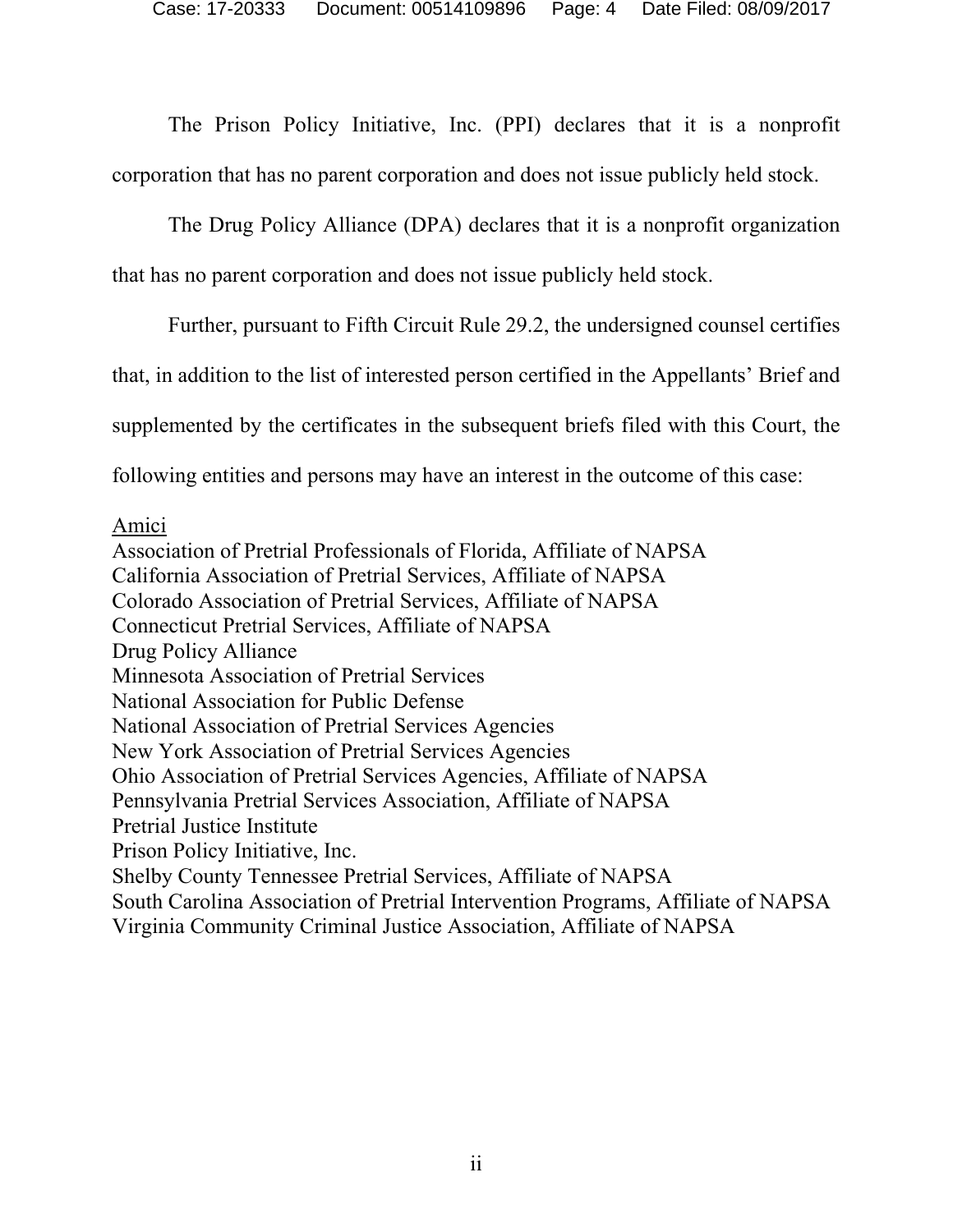Case: 17-20333 Document: 00514109896 Page: 5 Date Filed: 08/09/2017

Counsel for Amici Bradley Arant Boult Cummings LLP Jared B. Caplan Jessica Jernigan-Johnson Brad Robertson Jeffrey W. Sheehan

*s/Jared B. Caplan* 

Jared B. Caplan Attorney of record for *Amici Curiae*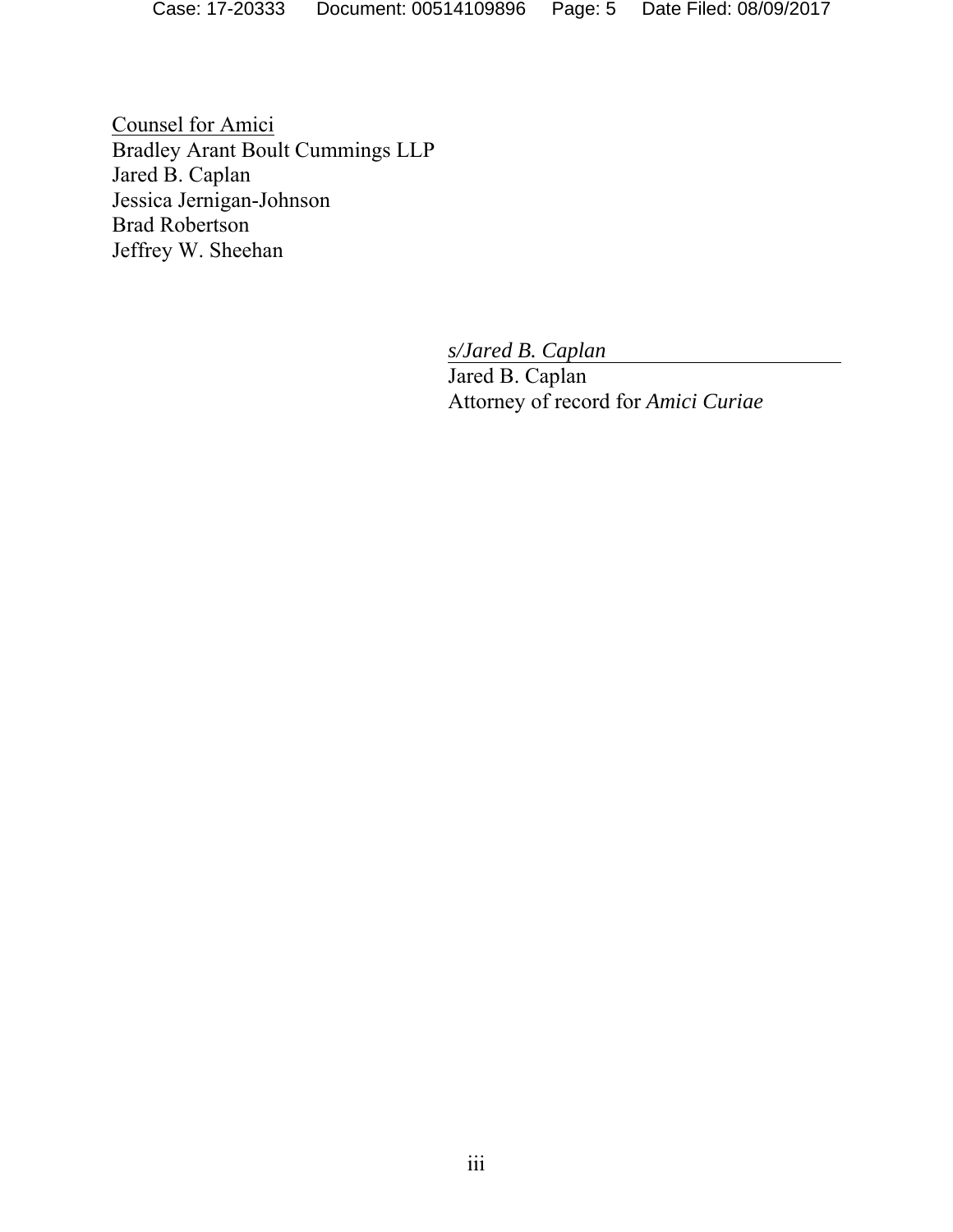# **TABLE OF CONTENTS**

| $I_{\cdot}$ |                                                                 |                                                                                                                       |  |  |  |  |  |
|-------------|-----------------------------------------------------------------|-----------------------------------------------------------------------------------------------------------------------|--|--|--|--|--|
|             | $A_{\cdot}$                                                     | Legitimate bail systems must promote return for trial, public                                                         |  |  |  |  |  |
|             | <b>B</b> .                                                      | Other conflicting interests distract from the legitimate purposes                                                     |  |  |  |  |  |
| II.         |                                                                 | Secured-money bonds do not serve the three legitimate state interests10                                               |  |  |  |  |  |
|             | A.<br>Secured-money bonds do not correlate with higher rates of |                                                                                                                       |  |  |  |  |  |
|             |                                                                 | A first-of-its-kind study in Colorado found unsecured<br>1.<br>bonds offer the same likelihood of court appearance as |  |  |  |  |  |
|             |                                                                 | Recent data from Kentucky also demonstrates that<br>2.<br>unsecured bonds are as effective as secured bonds in        |  |  |  |  |  |
|             |                                                                 | 3.<br>Studies that claim secured bonds are more effective do                                                          |  |  |  |  |  |
|             | <b>B.</b>                                                       | Secured-money bonds do not correlate with lower rates of                                                              |  |  |  |  |  |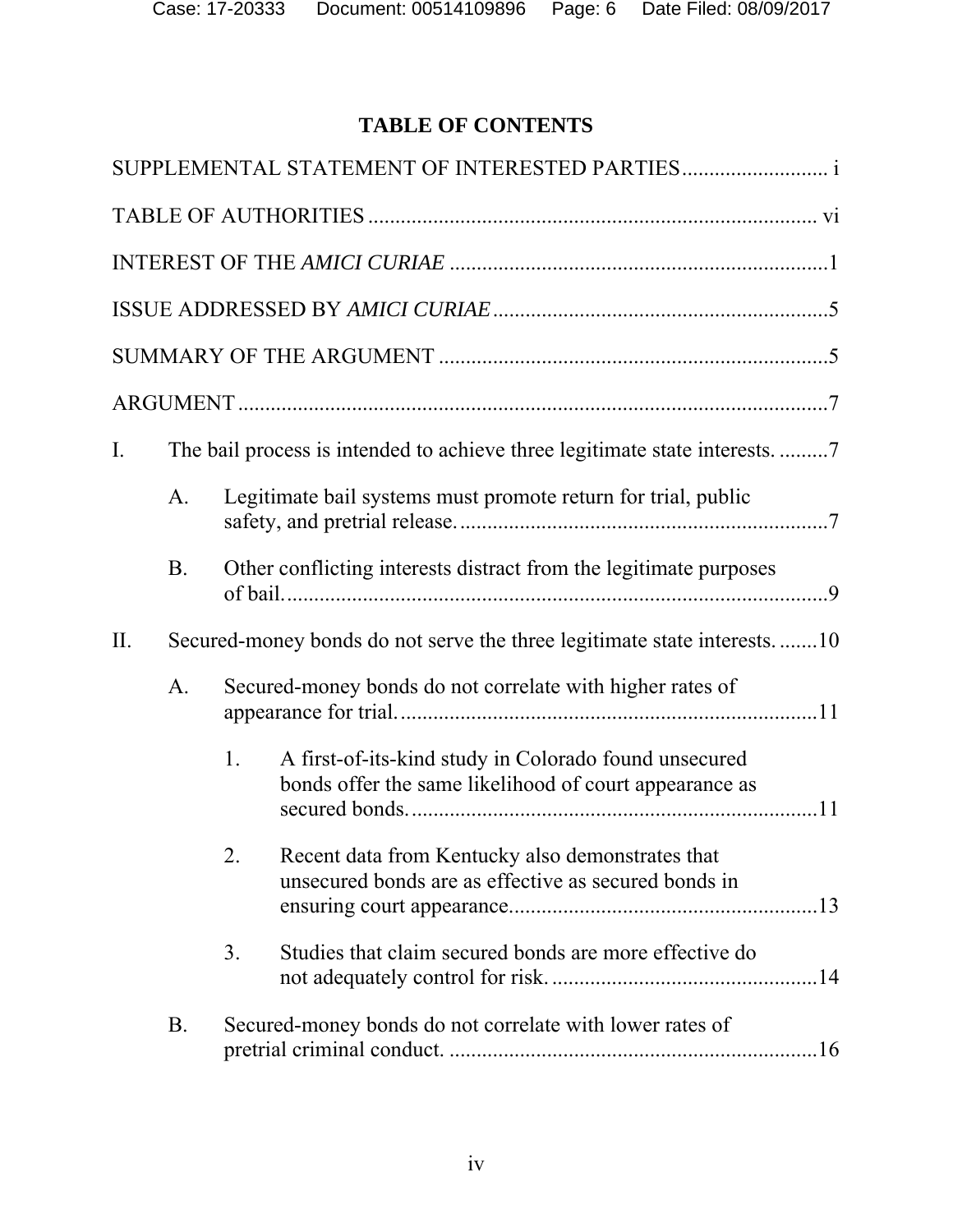|     | $C$ .     | Secured-money bonds excessively and arbitrarily delay or<br>prevent release for indigent defendants, increasing costs for |                                                                                                                                         |     |  |  |
|-----|-----------|---------------------------------------------------------------------------------------------------------------------------|-----------------------------------------------------------------------------------------------------------------------------------------|-----|--|--|
|     |           | 1.                                                                                                                        | Pretrial detention destabilizes defendants economically                                                                                 |     |  |  |
|     |           | 2.                                                                                                                        | Pretrial detention correlates with higher failure to appear                                                                             |     |  |  |
|     |           | 3 <sub>1</sub>                                                                                                            | Pretrial detention correlates with higher rates of pretrial                                                                             |     |  |  |
|     |           | 4.                                                                                                                        |                                                                                                                                         |     |  |  |
| Ш.  |           |                                                                                                                           | The experience of professionals who do not have a vested financial<br>interest in secured-money bonds confirms the conclusions of these |     |  |  |
| IV. |           |                                                                                                                           | Legitimate state interests are better served by approaches proven                                                                       |     |  |  |
|     | A.        |                                                                                                                           | Pretrial supervision has been shown to be effective with                                                                                | .25 |  |  |
|     | <b>B.</b> |                                                                                                                           | Risk assessment tools are available and effective26                                                                                     |     |  |  |
|     |           | 1.                                                                                                                        | National data sets allow reliable, nondiscriminatory risk                                                                               |     |  |  |
|     |           | $\overline{2}$ .                                                                                                          | Individual states have been able to tailor risk assessment                                                                              |     |  |  |
|     |           | 3.                                                                                                                        | Pretrial risk assessments are more effective than bail                                                                                  |     |  |  |
|     |           |                                                                                                                           |                                                                                                                                         |     |  |  |
|     |           |                                                                                                                           |                                                                                                                                         |     |  |  |
|     |           |                                                                                                                           |                                                                                                                                         |     |  |  |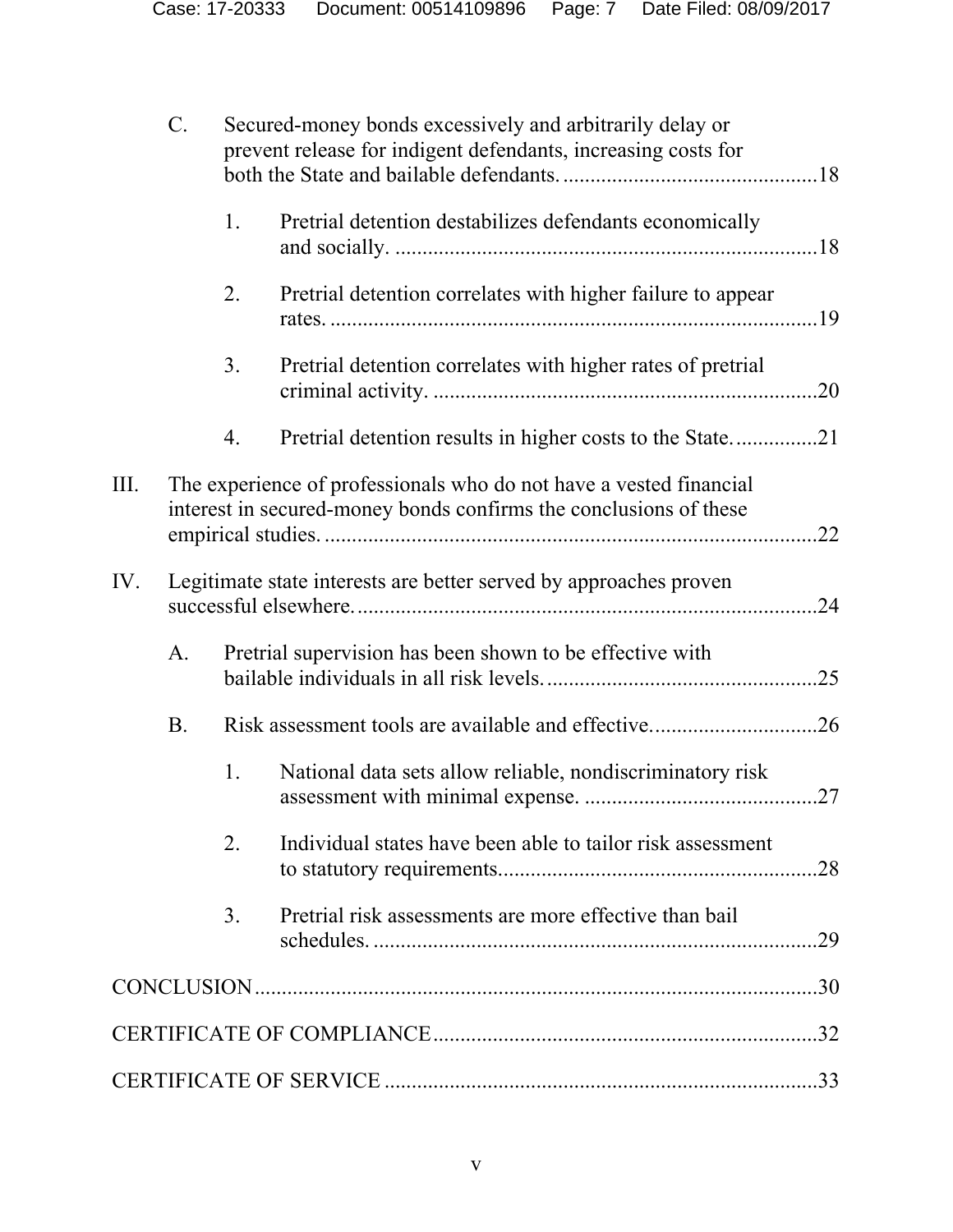# **TABLE OF AUTHORITIES**

# **Cases**

| Leary v. United States,                                                                                                                                                                                           |
|-------------------------------------------------------------------------------------------------------------------------------------------------------------------------------------------------------------------|
| Stack v. Boyle,                                                                                                                                                                                                   |
| United States v. Salerno,                                                                                                                                                                                         |
| <b>Rules</b>                                                                                                                                                                                                      |
|                                                                                                                                                                                                                   |
| <b>Other Authorities</b>                                                                                                                                                                                          |
| ABA Standards for Criminal Justice, <i>Pretrial Release</i> (3rd ed. 2007)  16, 29                                                                                                                                |
| Administrative Office of the Courts, Kentucky Court of Justice, Pretrial                                                                                                                                          |
|                                                                                                                                                                                                                   |
| Kristin Bechtel, et al., Pretrial Justice Institute, Dispelling the Myths: What<br>Policy Makers Need to Know about Pretrial Research (2012) 9, 10, 14                                                            |
| Conference of State Court Administrators, 2012-2013 Policy Paper                                                                                                                                                  |
| Criminal Justice Section, State Policy Implementation Project, ABA,<br>http://www.americanbar.org/content/dam/aba/administrative/<br>criminal_justice/spip_pretrialrelease.authcheckdam.pdf (last accessed<br>.21 |
| Department of Justice, Bureau of Justice Statistics, Data Advisory (March                                                                                                                                         |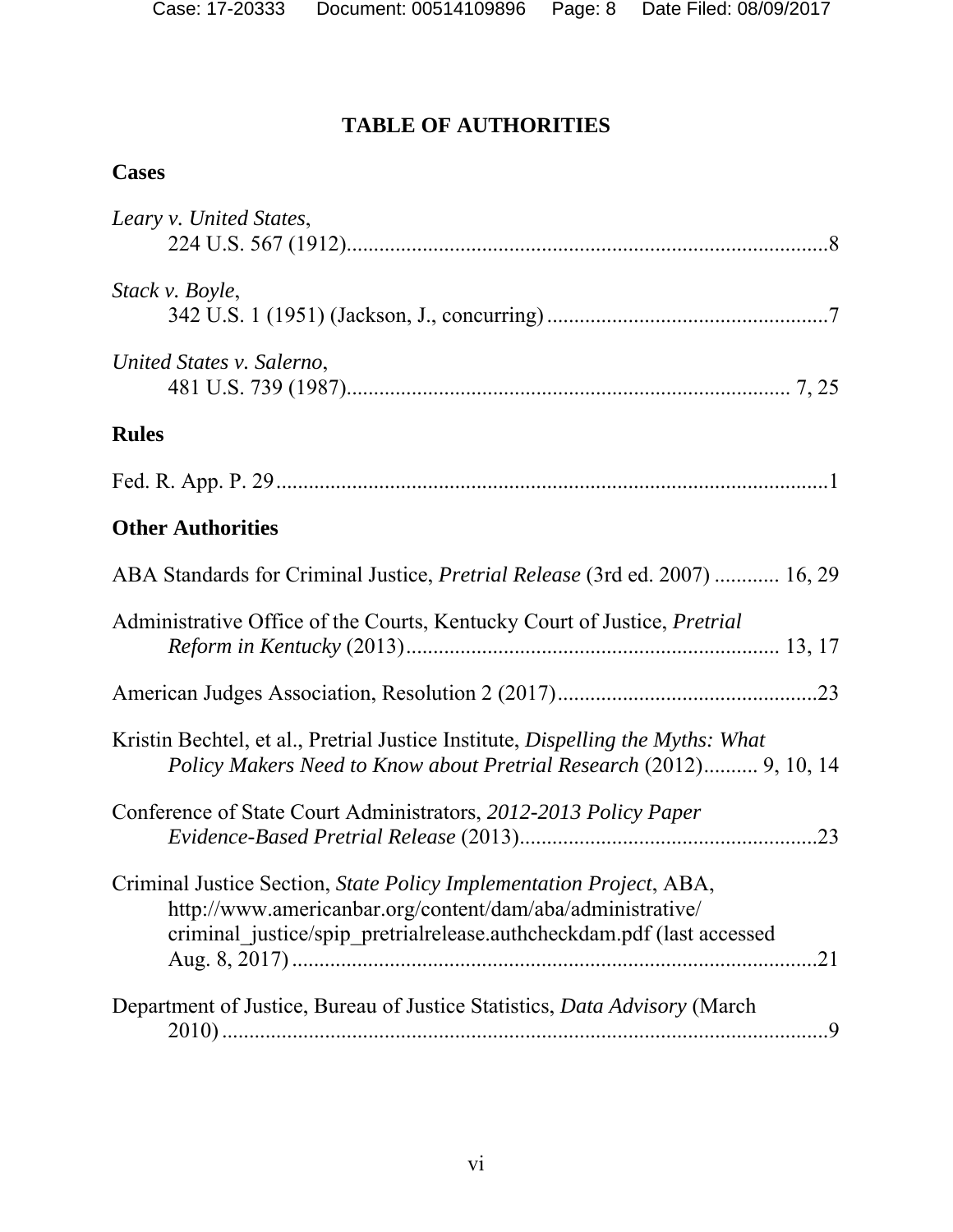| Eric Helland & Alexander Tabarrok, The Fugitive: Evidence on Public<br>Versus Private Law Enforcement from Bail Jumping, 47 J.L. & Econ.                                             |
|--------------------------------------------------------------------------------------------------------------------------------------------------------------------------------------|
| Michael R. Jones, Pretrial Justice Institute, Unsecured Bonds: The As<br><i>Effective and Most Efficient Pretrial Release Option (2013) passim</i>                                   |
| Kentucky Justice & Public Safety Cabinet, Sourcebook of Criminal Justice<br>17                                                                                                       |
| Edward Latsessa, et al., Creation and Validation of the Ohio Risk<br>.28                                                                                                             |
| Laura & John Arnold Found., Developing a National Model for Pretrial<br>.27                                                                                                          |
| Laura & John Arnold Found., <i>PSA</i> ,<br>www.arnoldfoundation.org/initiative/criminal-justice/crime-<br>prevention/public-safety-assessment/ (last accessed Aug. 8, 2017)  27, 28 |
| Laura and John Arnold Foundation, Results from the First Six Months of the                                                                                                           |
| Christopher T. Lowenkamp, et al., Laura & John Arnold Found., The Hidden<br>.20                                                                                                      |
| Christopher T. Lowenkamp & Mary VanNostrand, Laura & John Arnold<br>Found., Exploring the Impact of Supervision on Pretrial Outcomes (<br>26                                         |
| National Association of Counties, Resolution on Improving Pretrial Justice<br>.23                                                                                                    |
| .24                                                                                                                                                                                  |
| Pretrial Justice Inst., Pretrial Risk Assessment: Science Provides Guidance<br>.26                                                                                                   |
| Pretrial Justice Inst., Summary Report of Proceedings of the National                                                                                                                |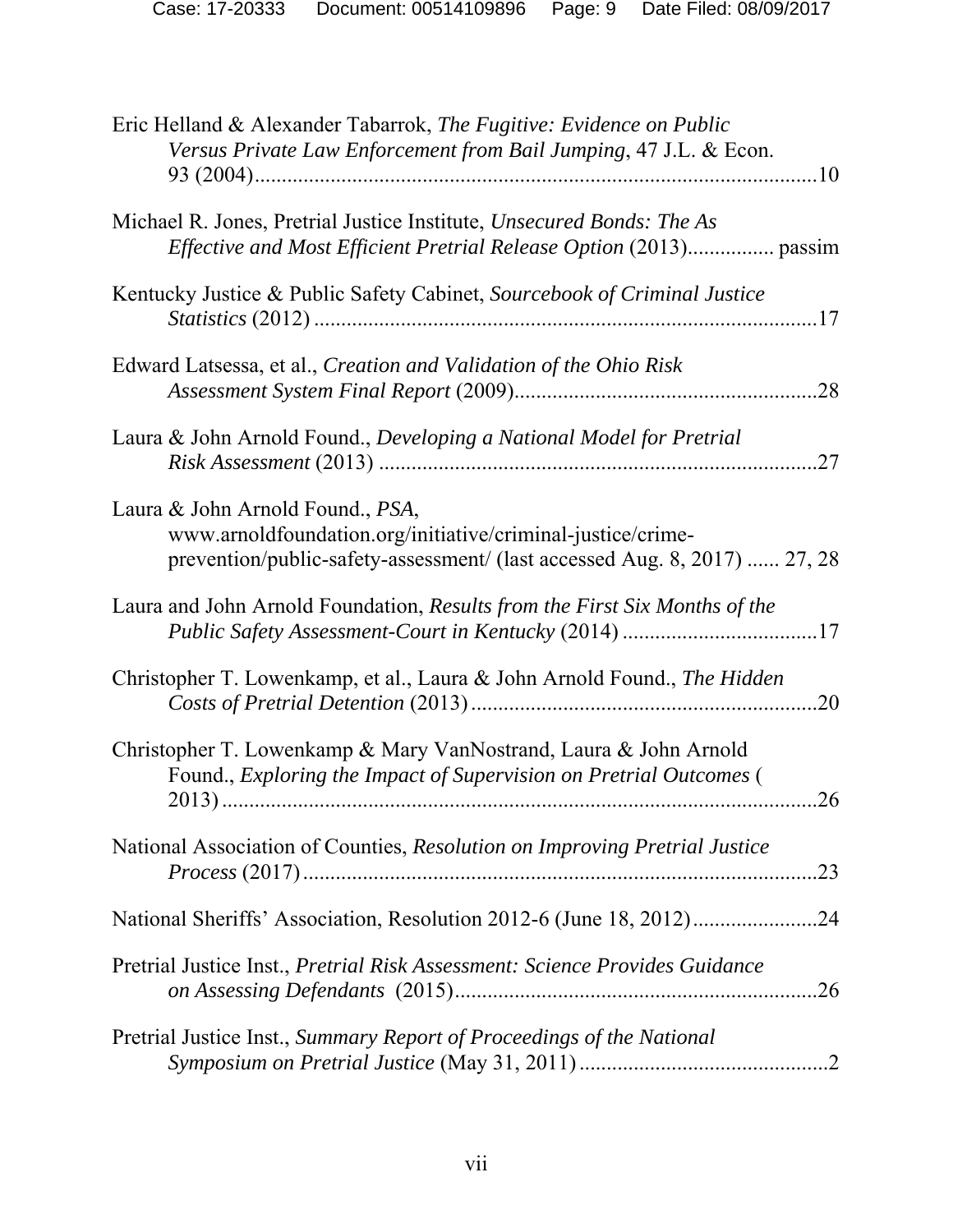| Pretrial Justice Inst., The Colorado Pretrial Assessment Tool (CPAT)                                                                          | .27 |
|-----------------------------------------------------------------------------------------------------------------------------------------------|-----|
| Timothy R. Schnacke, U.S. Dep't of Justice, Nat'l Inst. of Corr.,<br><b>Fundamentals of Bail: A Resource Guide for Pretrial Practitioners</b> |     |
| Marie VanNostrand & Kenneth J. Rose, <i>Pretrial Risk Assessment in Virginia</i>                                                              | .28 |
| Marie VanNostrand, U.S. Dep't of Justice, Office of the Fed. Detention<br>Trustee, Pretrial Risk Assessment in Federal Court (2009)           | .22 |
| Samuel R. Wiseman, <i>Pretrial Detention and the Right to Be Monitored</i> , 123                                                              |     |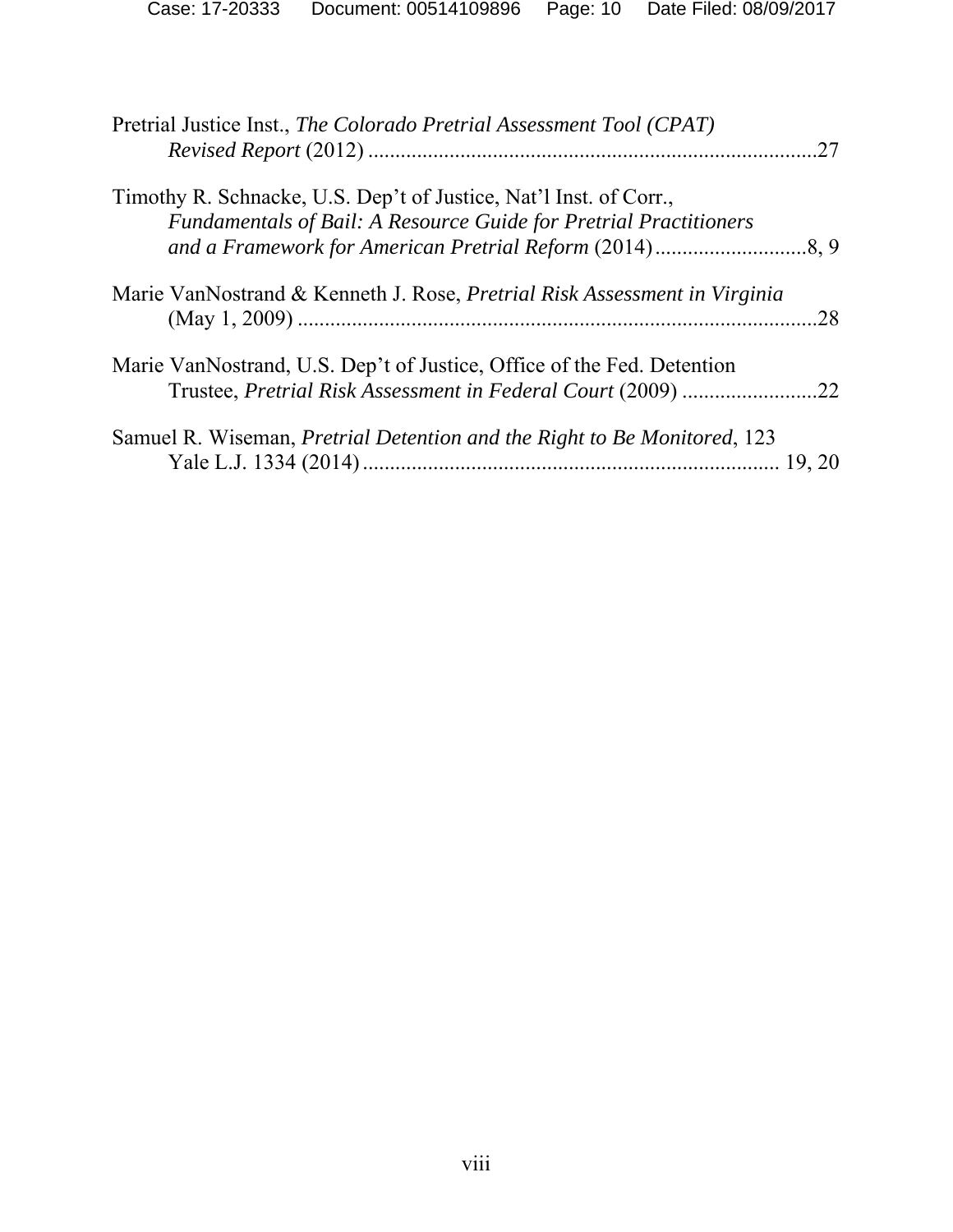l

### **INTEREST OF THE** *AMICI CURIAE\**

Founded in 1973, NAPSA is a membership association that maintains the Standards of Practice for the pretrial services profession. NAPSA's membership consists of national and international pretrial practitioners, judges, attorneys, prosecutors, and criminal justice researchers. Its board contains elected representatives from federal, state and local pretrial services agencies. NAPSA's mission is to promote pretrial justice and public safety through rational pretrial decision-making and practices informed by evidence. NAPSA aims to promote the establishment of pretrial agencies nationwide, further research and development on pretrial issues, establish mechanisms for exchange of information, and increase the pretrial field's professional competence through professional standards and education. NAPSA has exclusively hosted the premier annual pretrial services training conference for the last 44 years. In 1978, NAPSA published its first set of Standards on Pretrial Release. NAPSA revised these standards in 1995, 2004, and 2008 in light of emerging issues facing pretrial decision-makers and changes in practices, technology, case law, and program capabilities. The revised standards to be released in 2017 call for the elimination of secured financial conditions of release.

<sup>\*</sup> Pursuant to Federal Rule of Appellate Procedure 29, all parties, through their respective counsel, have consented to the filing of this brief. *Amici* certify that no counsel for any party authored this brief in whole or in part and that no counsel or party made any monetary contribution toward the brief's preparation and submission.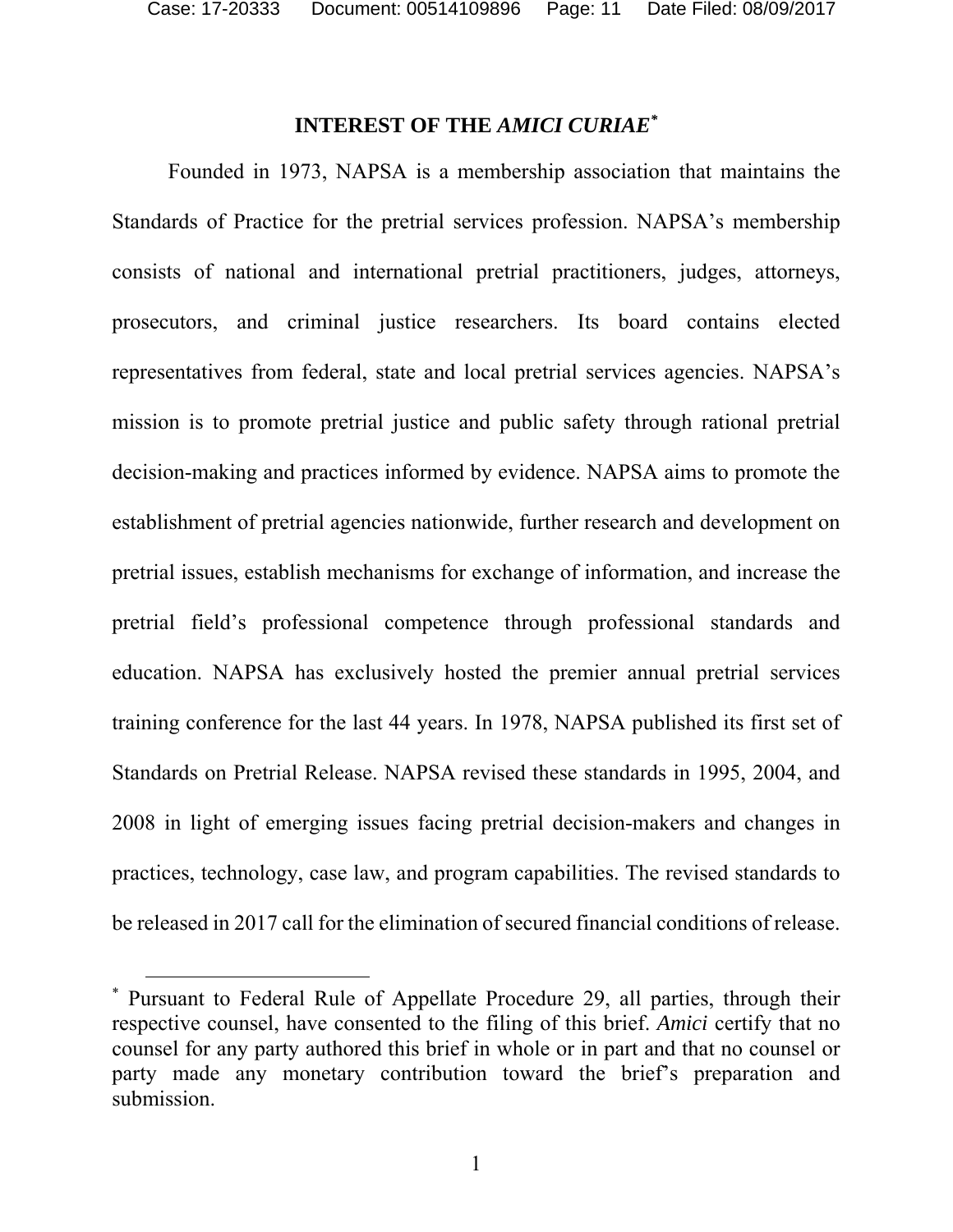PJI's mission is to advance safe, fair and effective pretrial justice. Its staff are among the nation's foremost pretrial justice experts. PJI's Board includes representatives from the judiciary, law enforcement, prosecutors, victim advocates, pretrial services, county commissioners, and academia. Founded in 1977, PJI is supported by grants from the U.S. Department of Justice (DOJ) and private foundations. PJI is at the forefront of building stakeholder support for legal and evidence-based pretrial justice practices. For example, PJI staff served on the taskforce that drafted the most recent American Bar Association (ABA) Criminal Justice Standards on Pretrial Release. In 2011, PJI partnered with the DOJ to hold a National Symposium on Pretrial Justice. That symposium issued dozens of recommendations for concrete reforms addressing serious deficiencies in the moneybased bail system. *See* PJI, *Summary Report of Proceedings of the National Symposium on Pretrial Justice* (May 31, 2011), *available at*  http://www.pretrial.org/download/infostop/NSPJ%20Report%202011.pdf. Since then, DOJ's Bureau of Justice Assistance assigned PJI to lead a Pretrial Justice Working Group, comprised of over 90 justice-system-related organizations and associations, which is responsible for overseeing the implementation of the Symposium's recommendations.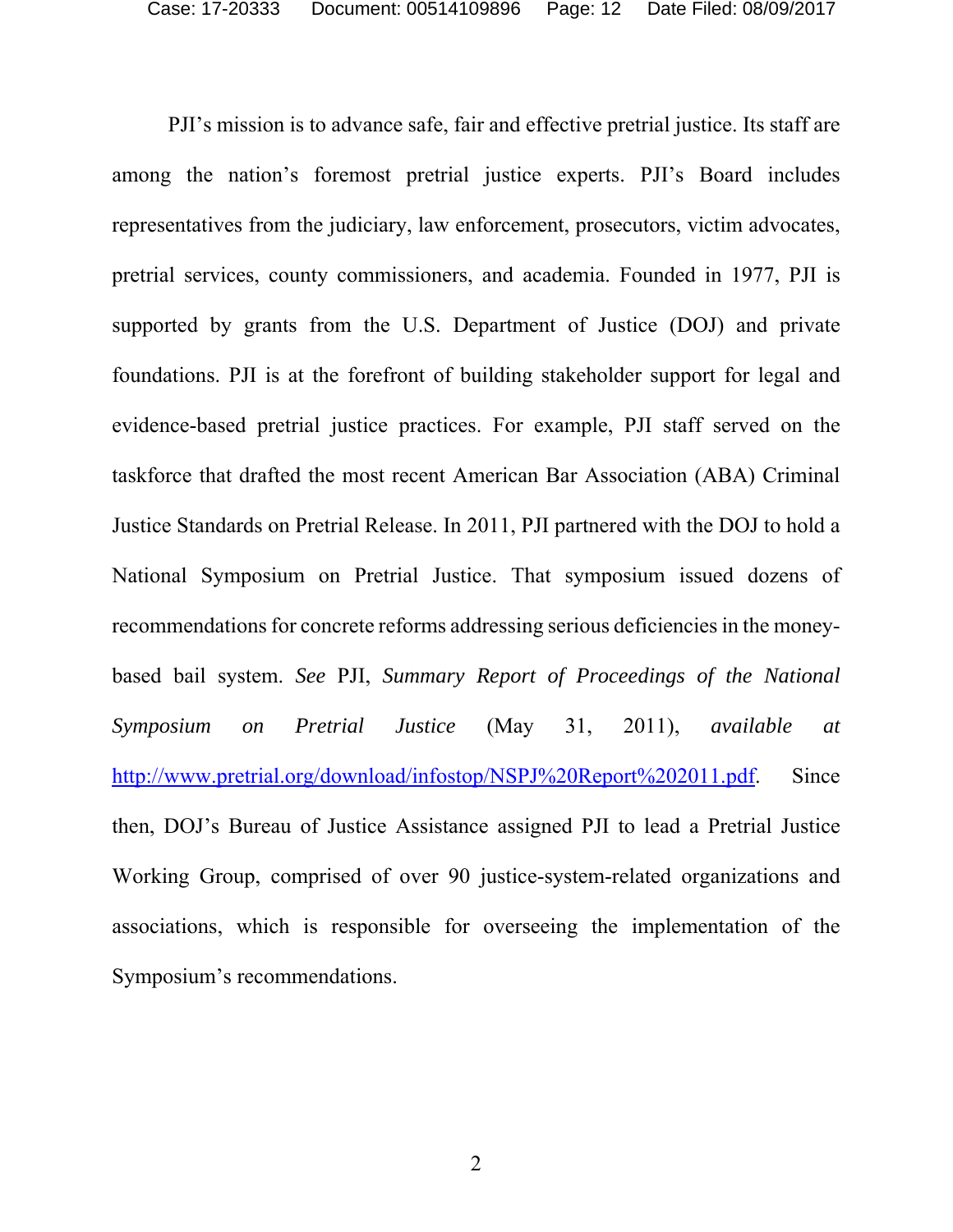Over the past four decades, PJI and NAPSA have released dozens of publications, conducted hundreds of training sessions and provided technical assistance to thousands of jurisdictions on enhancing pretrial justice.

NAPD is an association of more than 14,000 professionals who deliver the right to counsel throughout all states and territories in the United States. NAPD's members include attorneys, investigators, social workers, administrators, and other support staff responsible for executing the constitutional right to effective assistance of counsel. NAPD's members are the defense advocates in jails, courtrooms, and communities. They are experts in both theoretical best practices and practical, dayto-day delivery of indigent defense services. With respect to the constitutional right to bail, NAPD's members constitute the front-line defenders of the right to be released from custody pending trial, and they observe the collateral damage that occurs in the lives of indigent defendants who remain incarcerated while they are presumed to be innocent. NAPD has an interest in preserving its clients' constitutional right to release pending trial and reforming the bail system in the United States.

NYAPSA—a state and national leader in the pretrial field—is an organization of professionals who are dedicated to the advancement of pretrial-release services and community-based, non-incarcerative alternatives for the disposition of criminal cases. NYAPSA's Board of Directors is comprised of individuals from each of the

3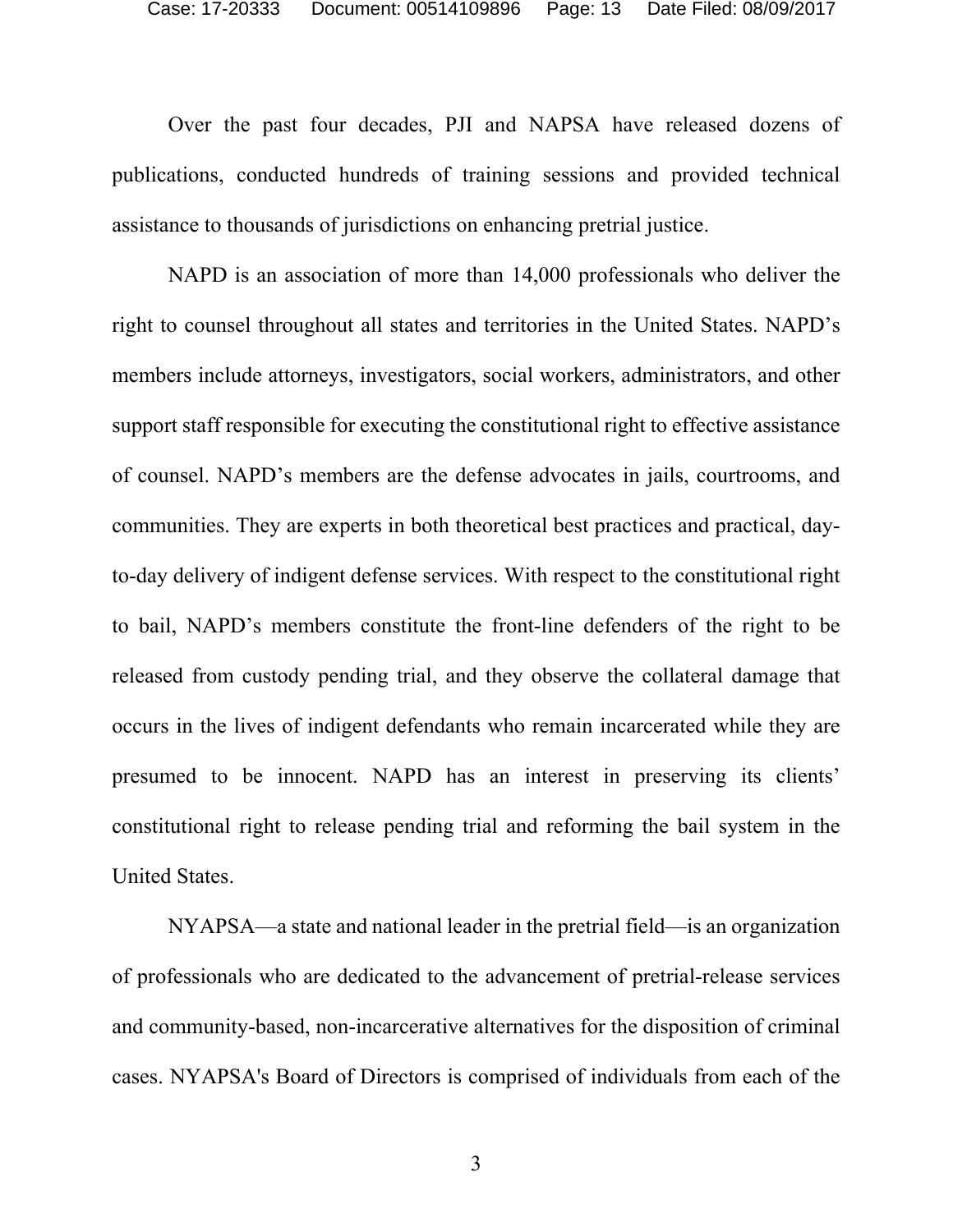four major geographic regions of New York State, representing a diverse group of active members.

Founded in 1996, MAPSA is devoted to promoting pretrial justice reform through evidence-based practices. MAPSA's mission is to create a safer and just criminal justice system by providing quality training to its members, promoting information to improve pretrial programs and emphasizing the importance of pretrial services in Minnesota.

PPI challenges over-criminalization and mass incarceration through research, advocacy, and organizing. PPI's work includes research and analysis of the impact of bail on individuals, communities, and the nation's mass incarceration problem.

DPA is a national nonprofit advocacy organization that works to advance policies that are grounded in science, compassion, health and human rights. DPA has a strong interest in protecting the rights of all accused individuals and maintaining a fair and safe criminal justice system. DPA also has a significant interest in pretrial justice reform and led a coalition of civil rights and faith-based advocates to pass pretrial justice reform in New Jersey in 2014. The organization is currently working to safeguard the reform in New Jersey and ensure its fair implementation. DPA has an interest in supporting other jurisdictions' efforts to eliminate wealth-based and discriminatory systems of pretrial justice.

4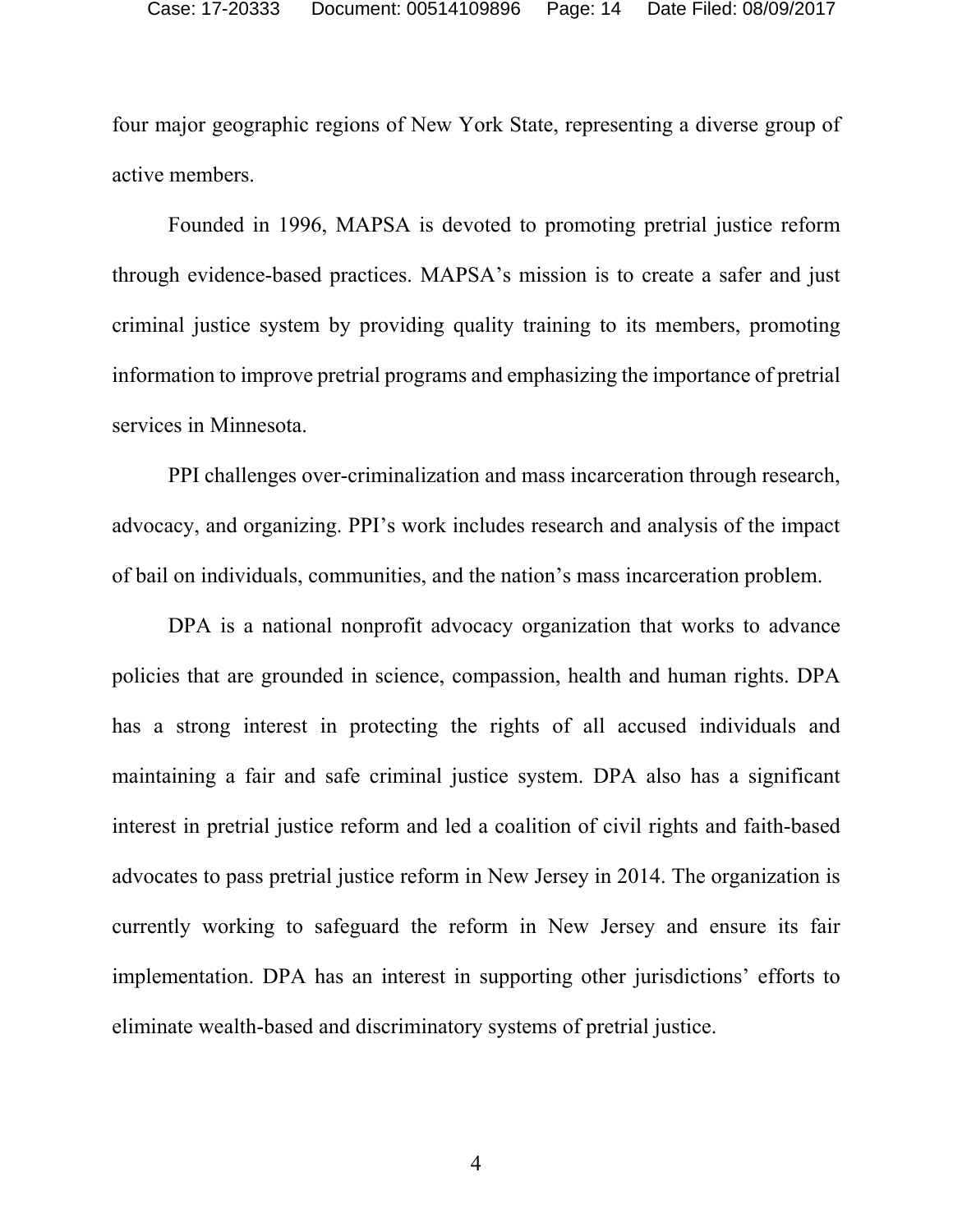#### **ISSUE ADDRESSED BY** *AMICI CURIAE*

The amici offer this brief to provide further explanation and context to the Court regarding the empirical evidence demonstrating how money bail and nonmoney alternatives impact legitimate state interests like appearance rates and public safety and to support the District Court's findings following its careful engagement with this empirical evidence.

#### **SUMMARY OF THE ARGUMENT**

Independent, appropriately controlled scholarship reinforces each of the District Court's core conclusions. Effective, constitutionally sound alternatives to the money-based bail system successfully achieve the three goals of constitutional bail: maximizing appearance at trial, minimizing harm to the community from the small percentage of high-risk defendants who cannot be safely released, and maximizing pretrial release of those not proven guilty. Pretrial release systems based on secured bonds perform no better than other systems with regard to appearance at trial and community safety. But critically, secured bonds delay or completely prevent the release of individuals who are bailable under the law, increasing pretrial costs and consequences for the innocent, the guilty, and the State. Other states have been able to effectively manage pretrial release and meet the three goals of constitutional bail by utilizing pretrial supervision programs and evidence-based risk screening tools.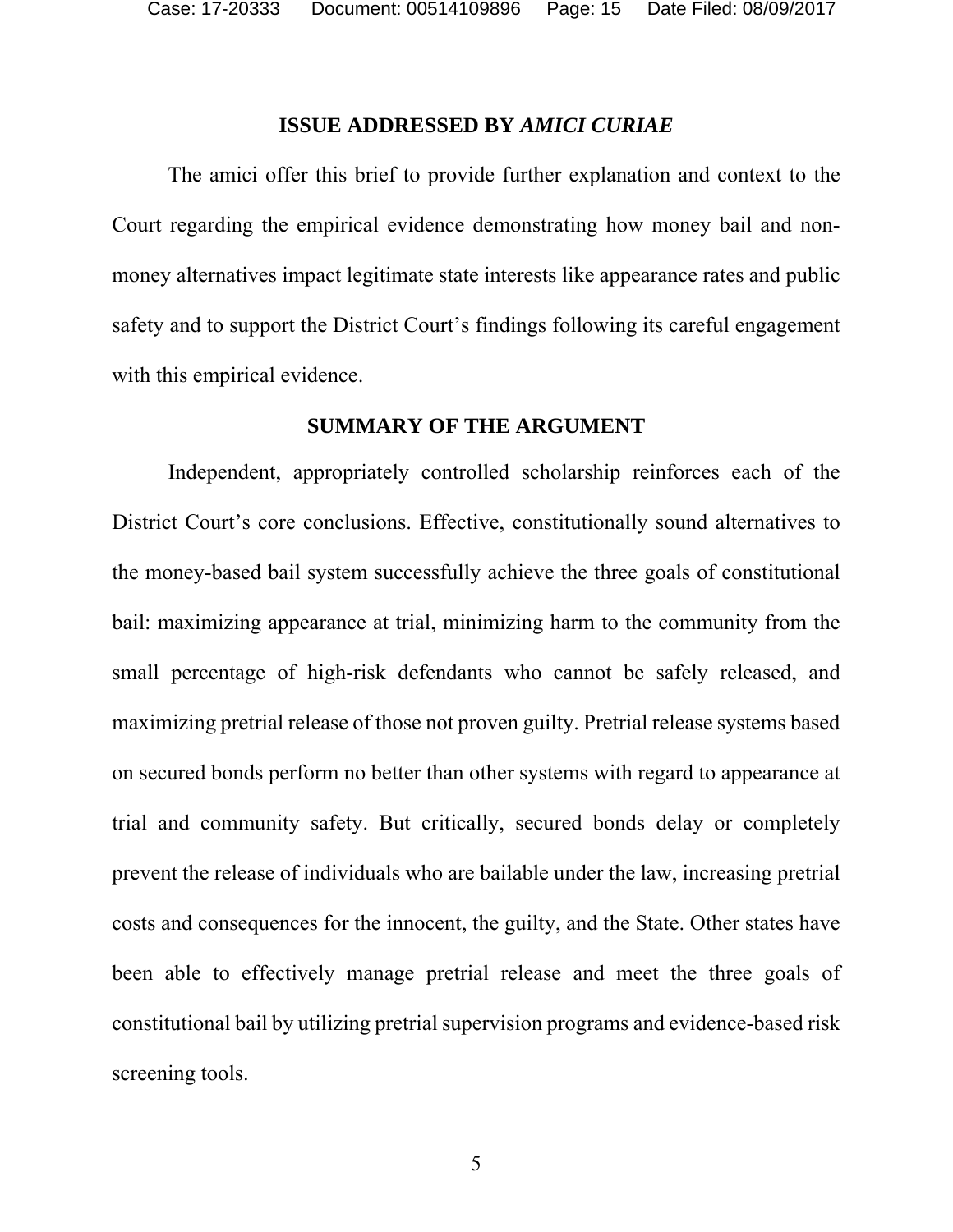The secured bond system, monopolized by the profit-driven commercial surety industry, runs counter to evidence from credible studies and core constitutional values. This industry props up a flawed system so that it can profit by selling a "service"—guaranteeing, for a non-refundable fee, the appearance of defendants who are statistically as likely (or more likely) to return on their own. This practice enriches the industry without doing anything to advance the legitimate goals related to bail. Only this rent-seeking industry's advocacy and flawed studies find any virtue in requiring low- and moderate-risk bailable defendants to pay for release from pretrial detention. The benefits flow entirely to the bail-bond industry, making the costs of this system—whether measured in dollars or days in pretrial custody excessive and unconstitutional.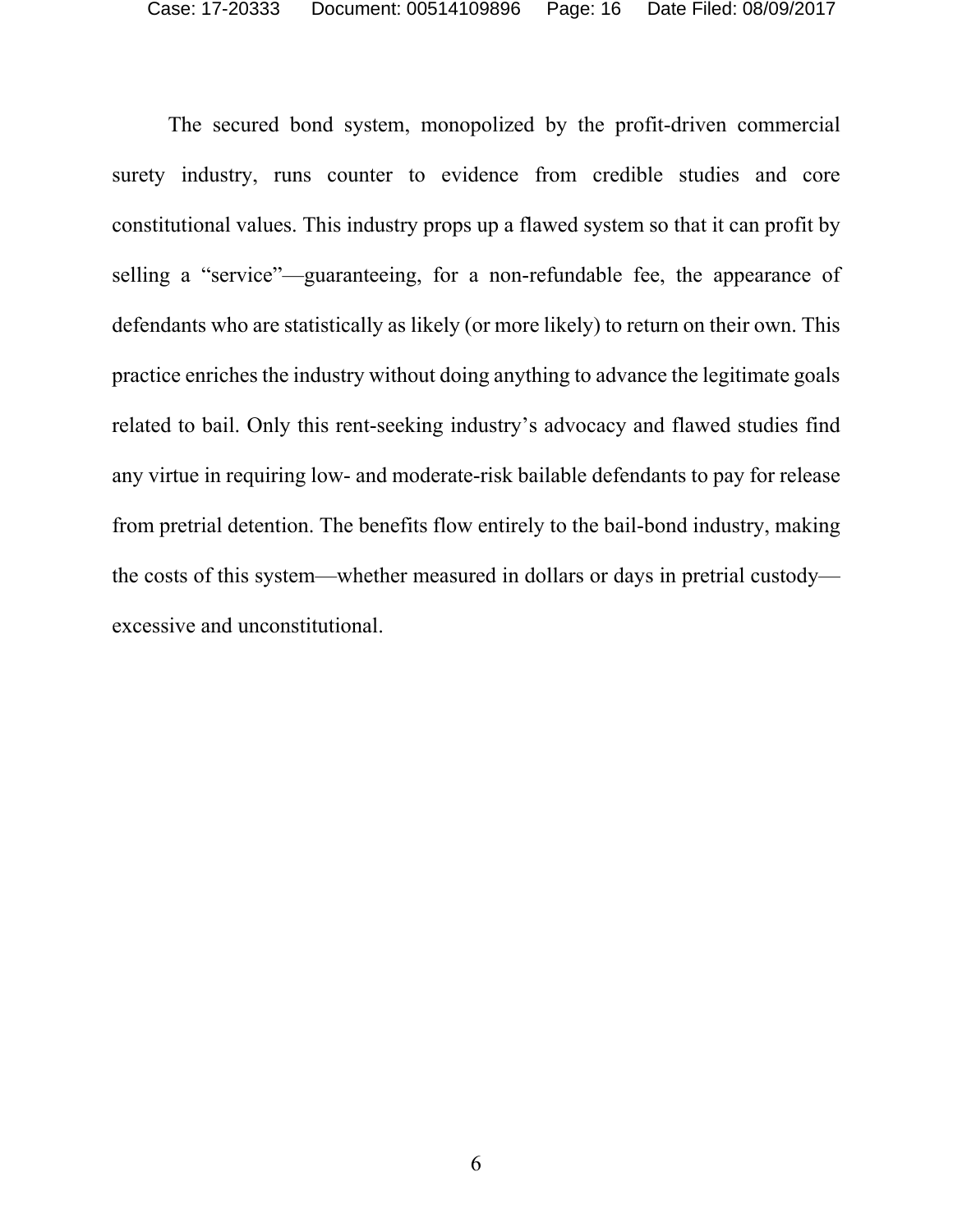#### **ARGUMENT**

#### **I. The bail process is intended to achieve three legitimate state interests.**

Our system has long recognized legitimate state interests that impose pretrial burdens on people who have been accused—but not convicted—of a crime. These legitimate state interests resulted in the traditional concept of bail. Because our constitution specifically forbids excessive bail, however, "liberty is the norm[] and detention prior to trial or without trial is the carefully limited exception." *United States v. Salerno*, 481 U.S. 739, 755 (1987). Under the constitutional view, "[t]he practice of admission to bail . . . is not a device for keeping persons in jail upon mere accusation until it is found convenient to give them a trial. On the contrary, the spirit of the procedure is to enable them to stay out of jail until a trial has found them guilty." *Stack v. Boyle*, 342 U.S. 1, 8 (1951) (Jackson, J., concurring). The District Court correctly found that Harris County's bail procedures do not serve these interests and correctly granted Appellees' request for injunctive relief.

## **A. Legitimate bail systems must promote return for trial, public safety, and pretrial release.**

Our judicial system recognizes that the bail process is meant to effectuate pretrial release while ensuring later appearance and preserving public safety; a constitutional bail system does not necessarily ensure the collection of fines or generate profits for governments or the bail-bond industry. *See id.* These three legitimate objectives also establish the relevant factors courts weigh when

7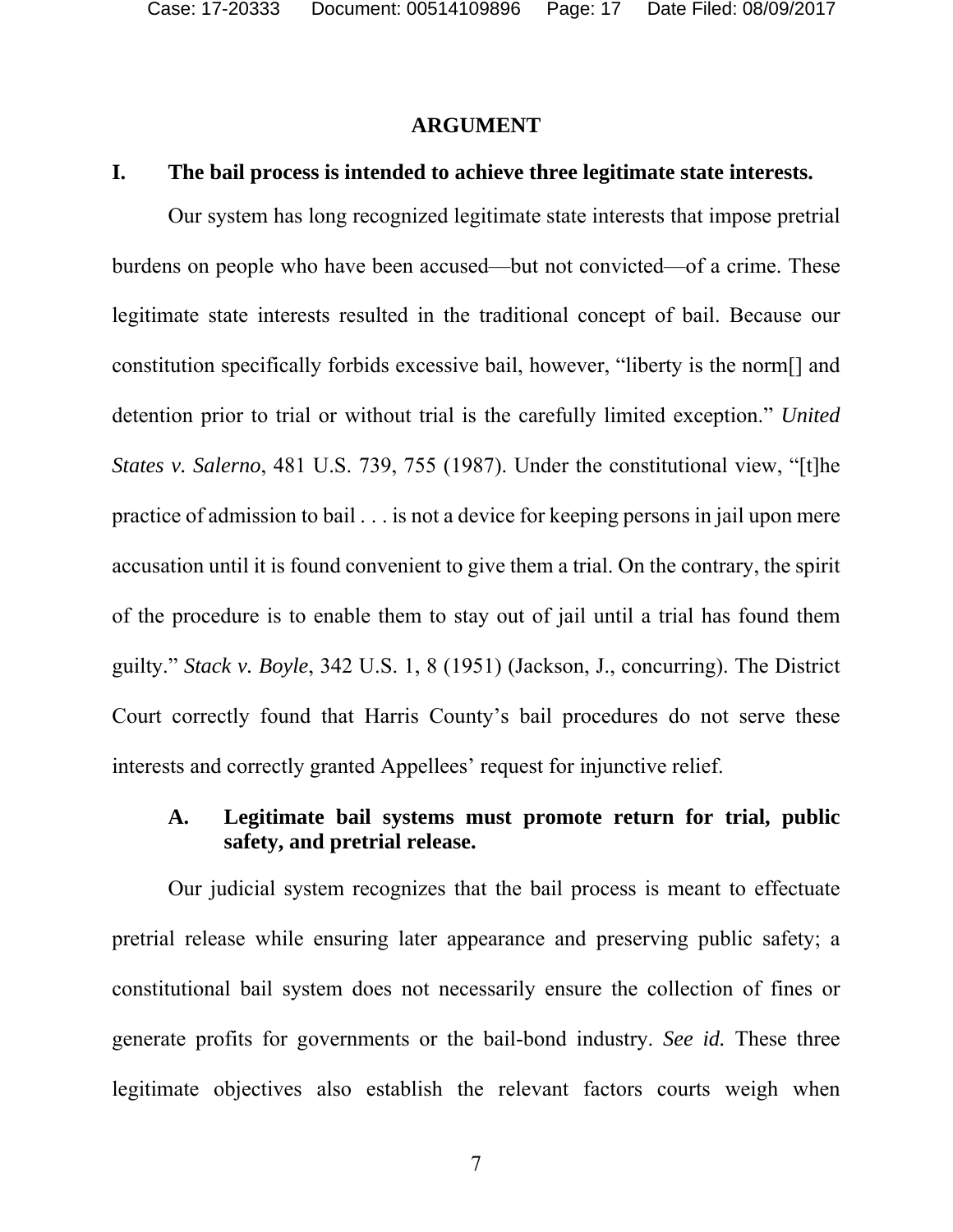considering bail: the risk that (1) a defendant will fail to return or (2) will endanger the public before returning for trial, balanced against (3) the right to pretrial release. While these three state interests—return, safety and release—were historically the focus of the bail process, the shift away to a profit-focused commercial bail system resulted in higher detention rates for pretrial defendants.

Money bail has its root in the Anglo-Saxon criminal justice system which was comprised mainly of monetary penalties for criminal acts. Timothy R. Schnacke, DOJ, *Fundamentals of Bail: A Resource Guide for Pretrial Practitioners and a Framework for American Pretrial Reform* 23 (2014). England and America eventually adopted a personal surety system in which a reputable person would take responsibility for the accused and promise to pay the required financial condition if the defendant failed to return. *Id.* at 25.

A key component of the personal surety system was that the surety took on this responsibility without any initial remuneration or promise of any future payment. *Id.* But as America grew and communities became larger, the personal surety system gave way to one that allowed "impersonal" sureties to demand repayment upon a defendant's default. *Id.* at 26. An "impersonal and wholly pecuniary," for-profit industry emerged, *Leary v. United States*, 224 U.S. 567, 575 (1912), which requires bailable defendants to pay before being released. This shift resulted in an increase in detention of defendants who were traditionally eligible for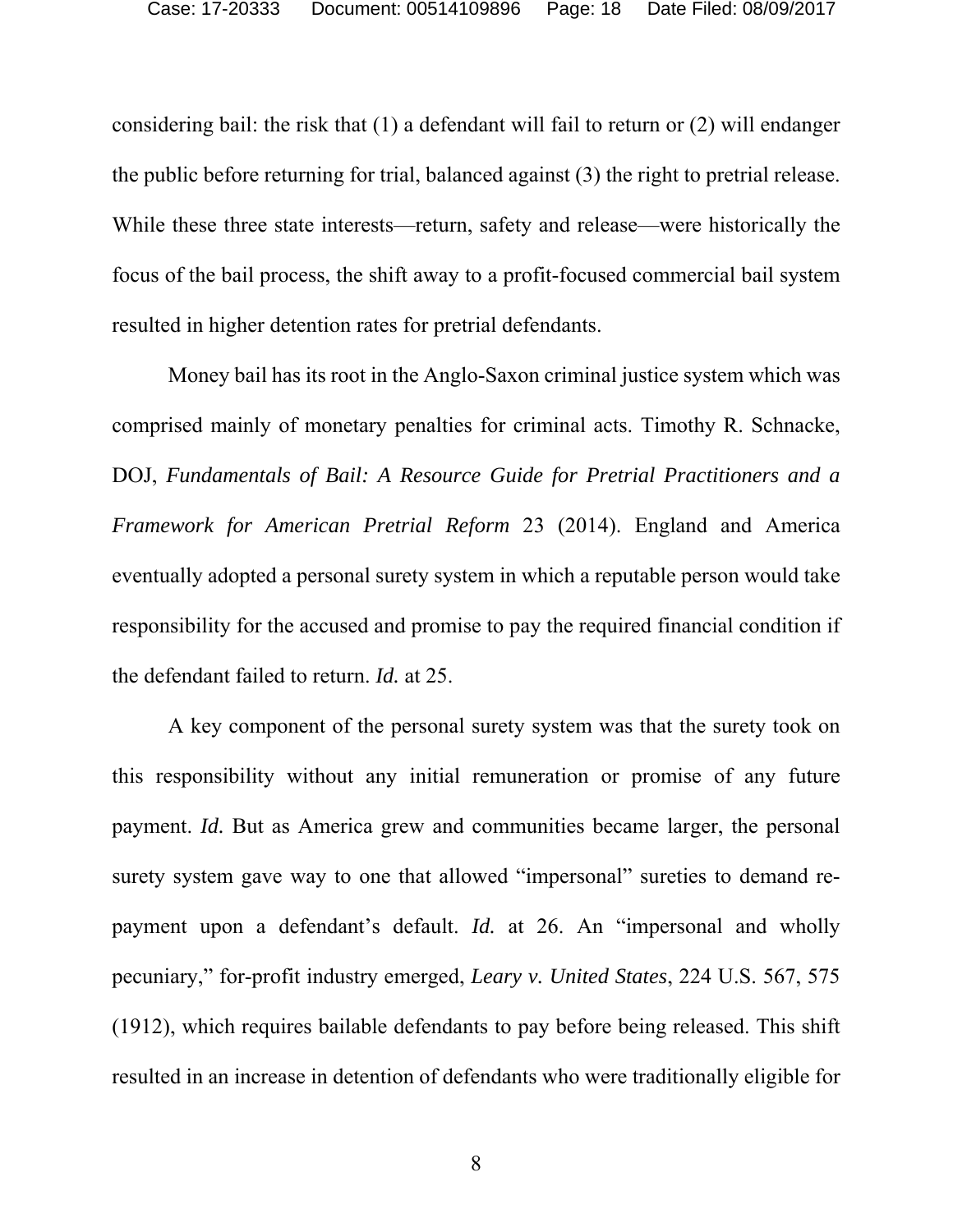bail. Schnacke, *supra*, at 26. This phenomenon is clearly demonstrated here. Statistics presented in the District Court showed that over 40 percent of those arrested for misdemeanor offenses in Harris County were detained from the time of their arrest until case disposition. ROA.5651.

#### **B. Other conflicting interests distract from the legitimate purposes of bail.**

The secured bail industry has stymied the return to a more rational, constitutional system—even with respect to low-risk, misdemeanor defendants. This industry actively opposes evidence-based reforms, such as the use of unsecured or personal recognizance bonds that permit bailable defendants to post bond without a pre-release payment and only require forfeiture if the defendant fails to appear. These proven systems produce better, more constitutional results but fail to offer the same commercial opportunities.

The industry's opposition to reform is fierce and well-funded, and its use of flawed, misleading studies to advance its interests is well-documented. *See, e.g.*, DOJ, Bureau of Justice Statistics, *Data Advisory* (March 2010) (cautioning against misuse of certain statistics collected by the Bureau), *available at* www.bjs.gov/content/pub/pdf/scpsdl\_da.pdf; Kristin Bechtel, et al., PJI, *Dispelling the Myths: What Policy Makers Need to Know about Pretrial Research* 1, 3–10 (2012) (analyzing secured-bail industry studies that misuse Bureau statistics). Consider, for example, a logically flawed 2004 article popular with the industry. *See*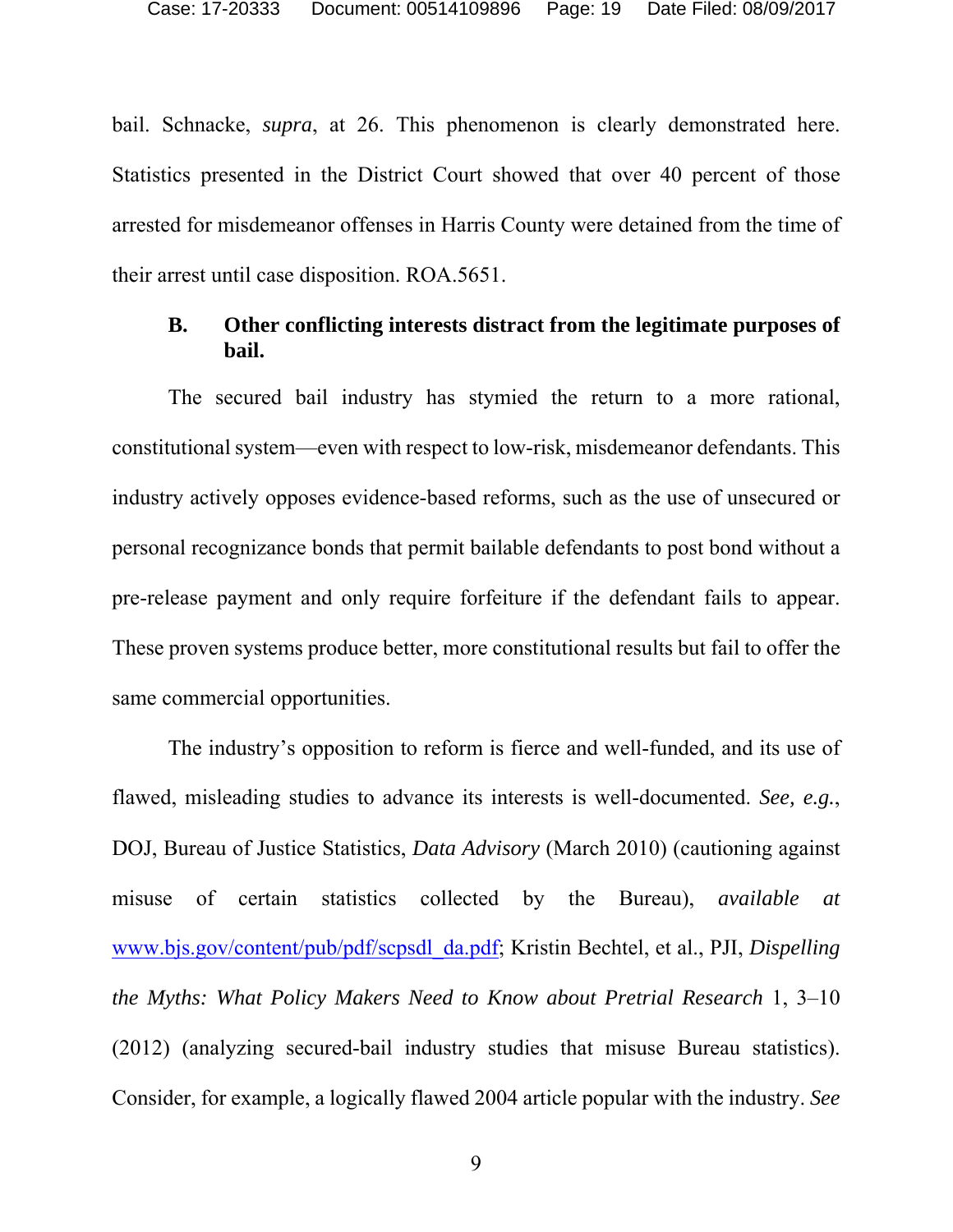Eric Helland & Alexander Tabarrok, *The Fugitive: Evidence on Public Versus Private Law Enforcement from Bail Jumping*, 47 J.L. & Econ. 93 (2004). Helland and Tabarrok's article has been discredited for misusing data from the Bureau of Justice Statistics by alleging causation in ways that the bureau itself has rejected. *See* Bechtel, *supra*, at 7–8. Industry advocates and others continue to cite this discredited article for its conclusions—including to this Court—without acknowledging that they cannot be inferred from the underlying data. *See, e.g.*, Br. American Bail Coalition vii, 12, 13, 15, 16 (citing Helland & Tabarrok "passim"); Br. Appellants Fourteen Judges 41, 42, 44, 54 (same).

The money-based bail system at issue in this case does not reasonably advance any discernable state interest. Instead, it solely advances the interests of the rentseeking bail-bond industry.

## **II. Secured-money bonds do not serve the three legitimate state interests.**

As the District Court found, secured-money bonds prejudicially prevent or delay release without reliably advancing the legitimate state interests that bail is intended to address:

- Secured money bonds do not correlate with higher rates of appearance; and
- They do not improve public safety; but
- Secured financial bonds hinder pretrial release.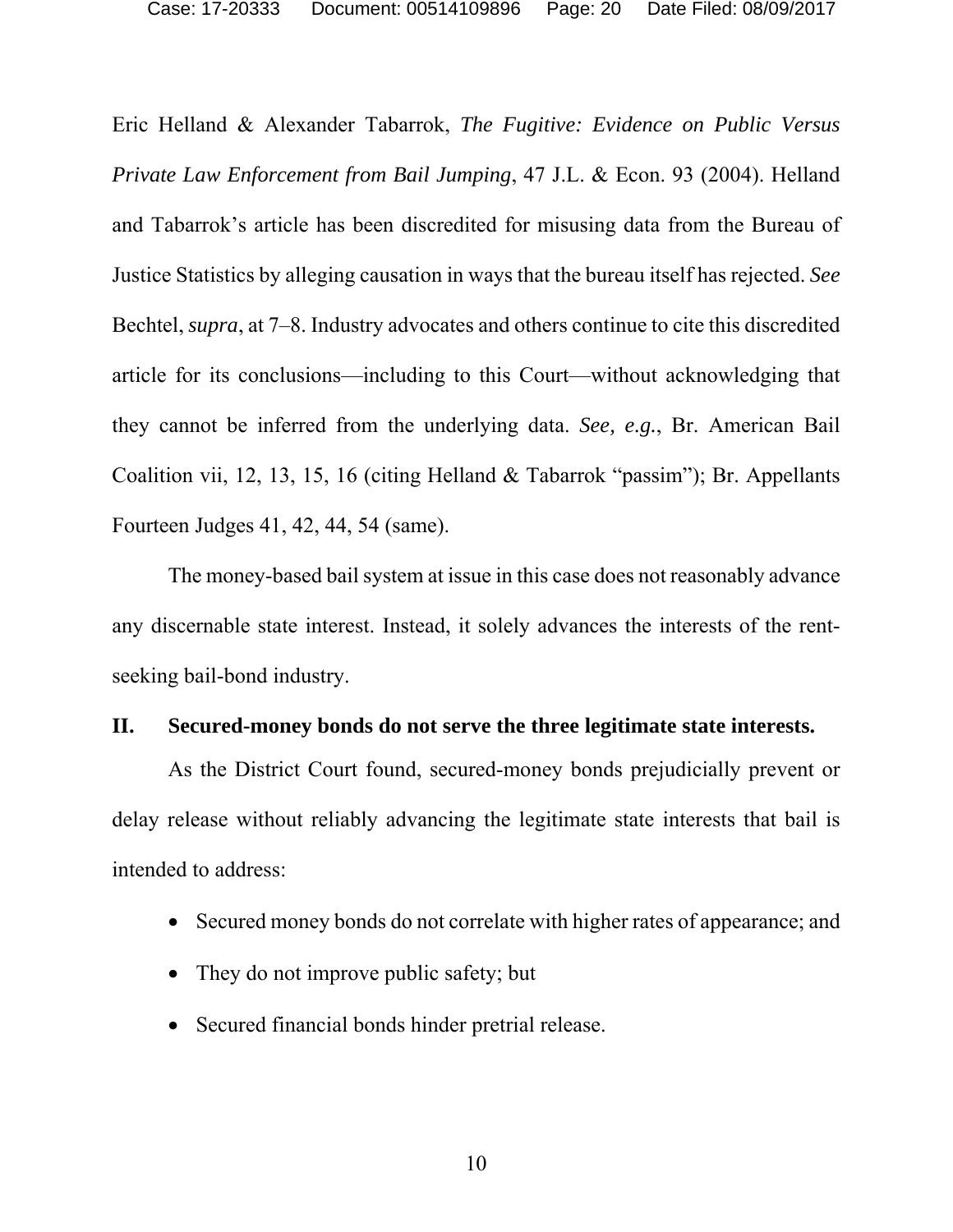Secured bonds thus fail to meaningfully achieve any of the legitimate goals related to bail and succeed only in supporting the bail industry.

## **A. Secured-money bonds do not correlate with higher rates of appearance for trial.**

The District Court properly concluded that "[s]ecured money bail in Harris County does not meaningfully add to misdemeanor defendants' appearance at hearings." ROA.5661–62. Rigorous studies from Colorado, Kentucky, and elsewhere support this conclusion and stand in stark contrast to the flawed studies promoted by the bail-bond industry.

## **1. A first-of-its-kind study in Colorado found unsecured bonds offer the same likelihood of court appearance as secured bonds.**

In a first-of-its-kind study, researchers collected hundreds of case-processing and outcome variables on 1,970 defendants booked into ten Colorado county jails over a 16-month period and analyzed whether secured bonds were associated with better pretrial outcomes than unsecured bonds. Michael R. Jones, PJI, *Unsecured Bonds: The As Effective and Most Efficient Pretrial Release Option* 6 (2013), *available* and *at:*  $\alpha t$ :

http://www.pretrial.org/download/research/Unsecured+Bonds,+The+As+Effective +and+Most+Efficient+Pretrial+Release+Option+-+Jones+2013.pdf. Over 80 percent of the state's population resides in the ten participating counties. *Id.* Each local jurisdiction collected data on a pre-determined, systematic random sampling to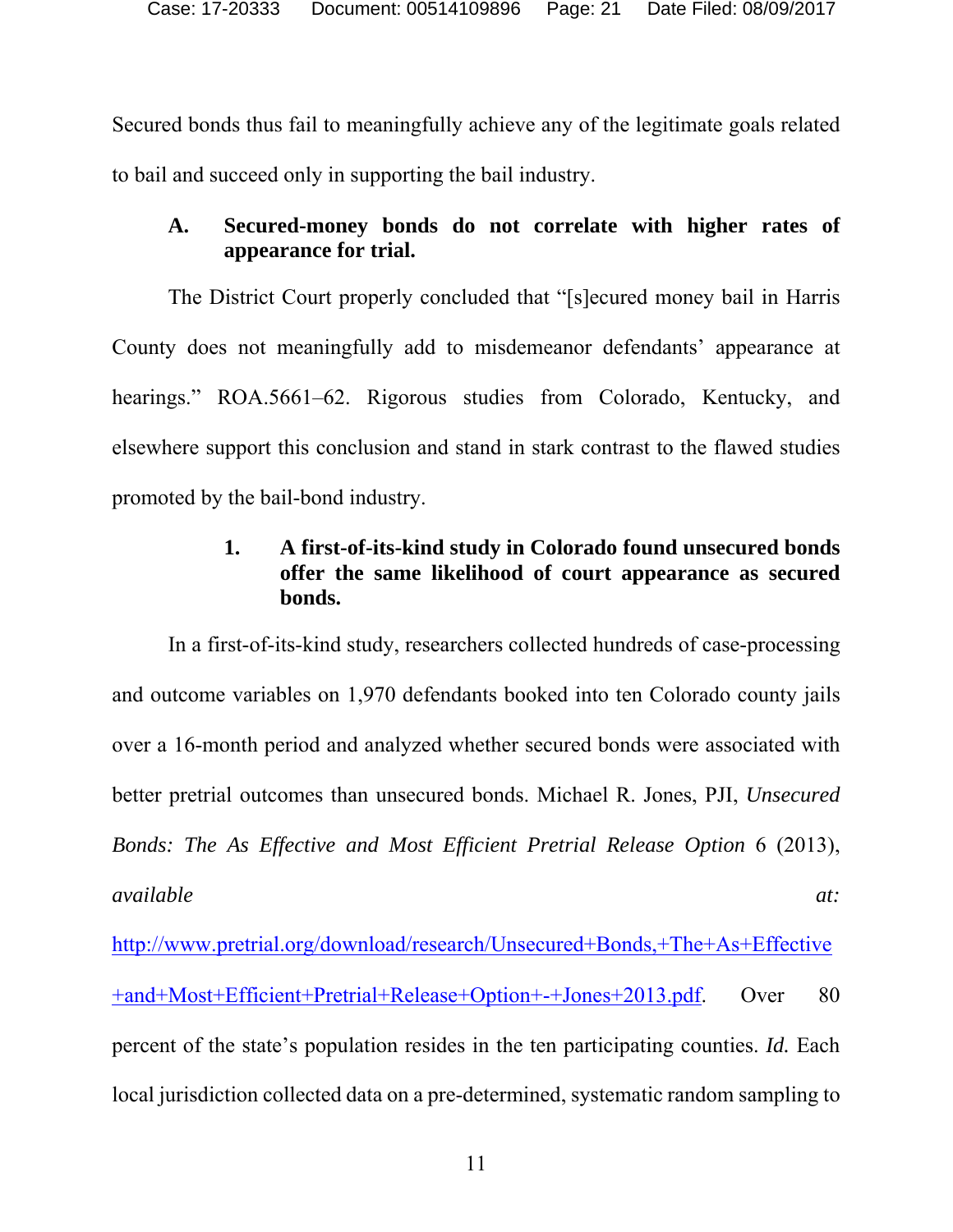minimize bias in selecting defendants. *Id.* Defendants' pretrial risks were assessed and assigned to one of four risk categories. Nearly 70 percent scored in the lower two risk categories. *Id.* This study—unlike the industry's—analyzes pretrial outcomes by risk level to ensure valid comparisons.

The study tracked defendants who received unsecured or secured bonds. *Id.* at 7. Unsecured bonds in Colorado are authorized by statute as "personal recognizance bonds" and do not require defendants to post any money with the court prior to pretrial release. If defendants fail to appear, the court can hold those defendants liable for the full amount of the bond. The Court can also require cosignors on unsecured bonds (like the personal sureties of yesteryear). In contrast, secured bonds require money to be posted with the court on a defendant's behalf prior to pretrial release. *Id*.

The study showed that unsecured bonds offer the same likelihood of court appearance as secured bonds. Fully 97 percent of defendants who were assigned to the lowest risk level and given a personal recognizance bond attended all future court appearances. *Id.* at 11. Only 93 percent of defendants in the same risk level with a secured bond attended all future court appearances. *Id.* Similarly, in the second risk category, 87 percent of defendants with unsecured bonds attended all future court appearances. *Id.* Only 85 percent of defendants in the same risk category with a secured bond attended all future court appearances. *Id.* Thus, defendants released on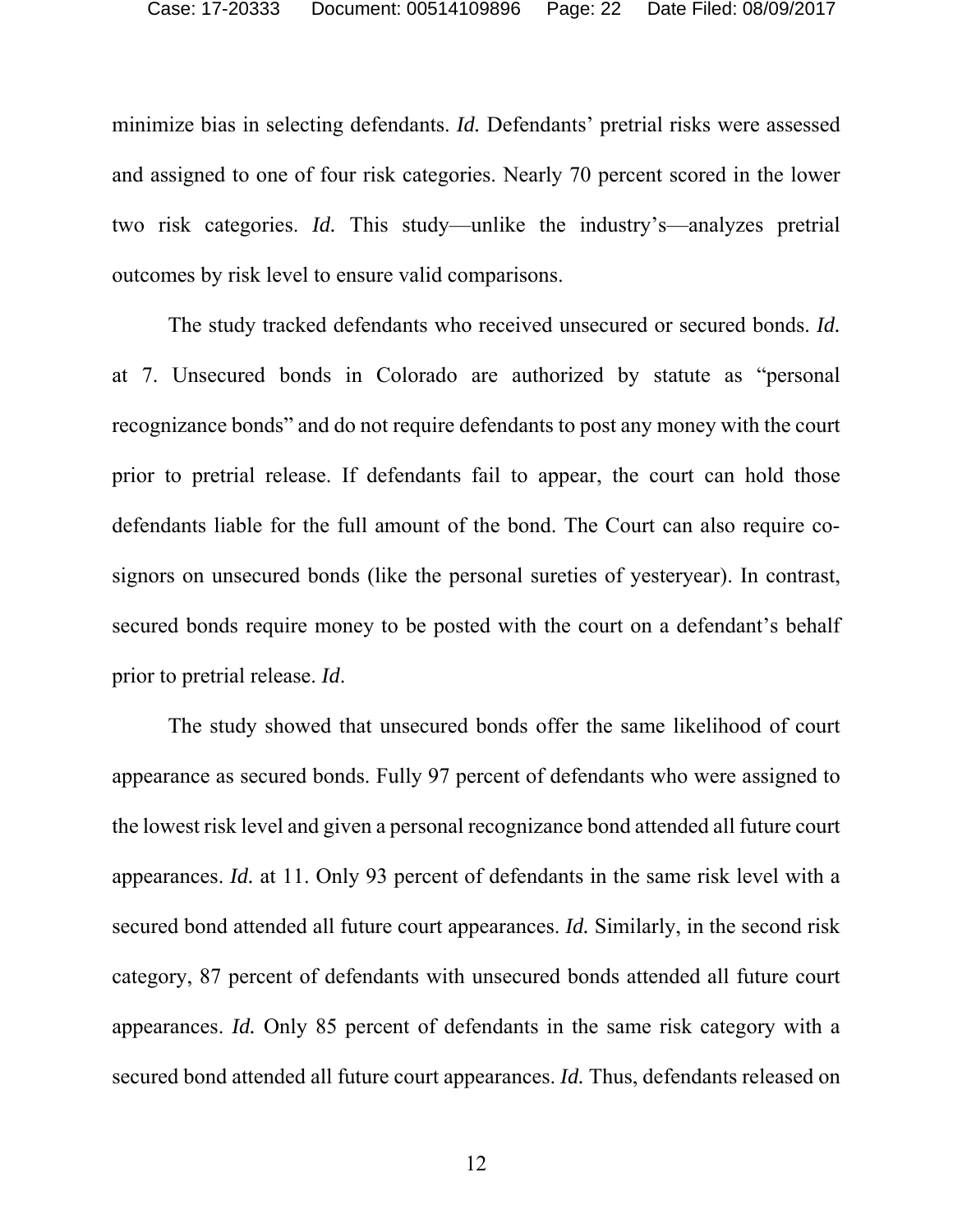unsecured bonds returned for trial *more* consistently than similar defendants with secured bonds.

## **2. Recent data from Kentucky also demonstrates that unsecured bonds are as effective as secured bonds in ensuring court appearance.**

Research beyond Colorado also shows that secured bonds are not necessary to ensure future court appearances. Court appearance rates in Kentucky recently increased when Kentucky reformed its bail process. In 2011, Kentucky passed HB 463, which required the state pretrial services division to use an empirically valid risk assessment instrument to assess defendants' likelihood of returning for trial without threatening public safety. Low-risk defendants were released on their own recognizance unless the court made a finding that such a release was not appropriate. In the first two years after the law passed, the number of defendants released on unsecured bonds increased from 50 percent to 66 percent while the court appearance rate rose from 89 percent to 91 percent. Administrative Office of the Courts, Kentucky Court of Justice, *Pretrial Reform in Kentucky* 16–17 (2013), *available at* www.pretrial.org/download/infostop/Pretrial%20Reform%20in%20Kentucky%20I mplementation%20Guide%202013.pdf. Both the Kentucky and Colorado data sets demonstrate that secured bonds are statistically no better than unsecured bonds (and may actually be worse) at ensuring that defendants return to court as promised. The foundation of the money-bail system is statistically invalid.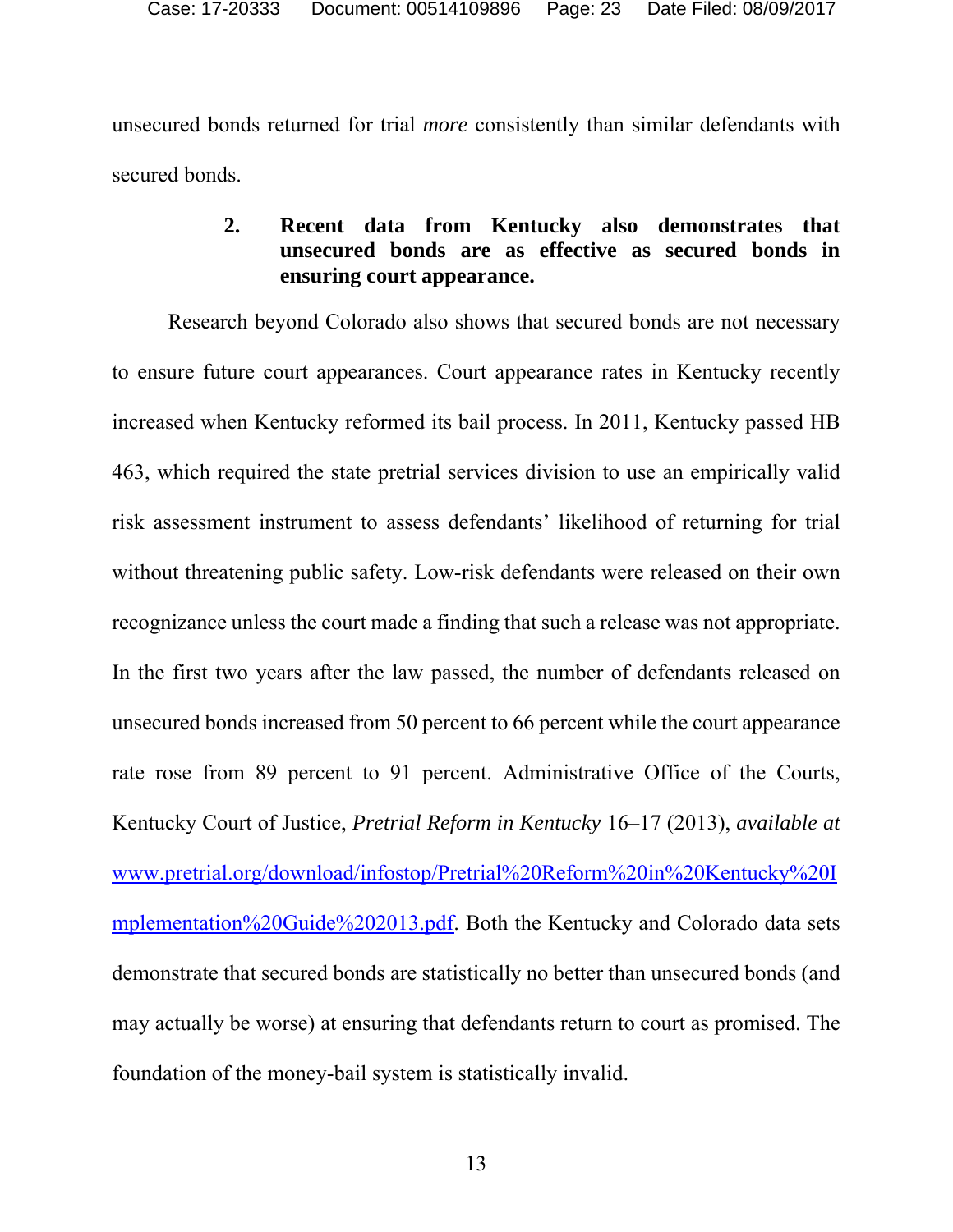#### **3. Studies that claim secured bonds are more effective do not adequately control for risk.**

Supporters of secured bail often tout studies—usually funded by the for-profit bail industry—that claim secured bonds are more effective than other types of bonds. *See* Bechtel, *supra*, at 6–15 (critiquing flawed studies commonly cited by the forprofit bonding industry). Here, Appellants cite to an unpublished 2013 study conducted by Professor Robert Morris comparing failure to appear and recidivism outcomes of pretrial defendants who were released pending trial by various mechanisms in Dallas County, Texas. Appellants' Br. 56. Morris concluded that defendants released on commercial bonds were less likely to fail to appear than those released on all other bond types, and that commercial bonds were the most costeffective release type in Dallas County. As explained in the Declaration of John Clark, that study was limited to one county with idiosyncratic pretrial release practices and, by its own terms, is "not necessarily generalizable" to counties with different practices, making it irrelevant to other jurisdictions, including Harris County. ROA.15745–47. Further, as explained by the District Court, Dallas County policies permitting release of defendants posting commercial surety bonds within the first 24 hours after arrest created "significant dissimilarities between the two populations" studied. ROA.5664. Morris withheld data needed to determine how well (or if) Morris adequately addressed those "significant dissimilarities."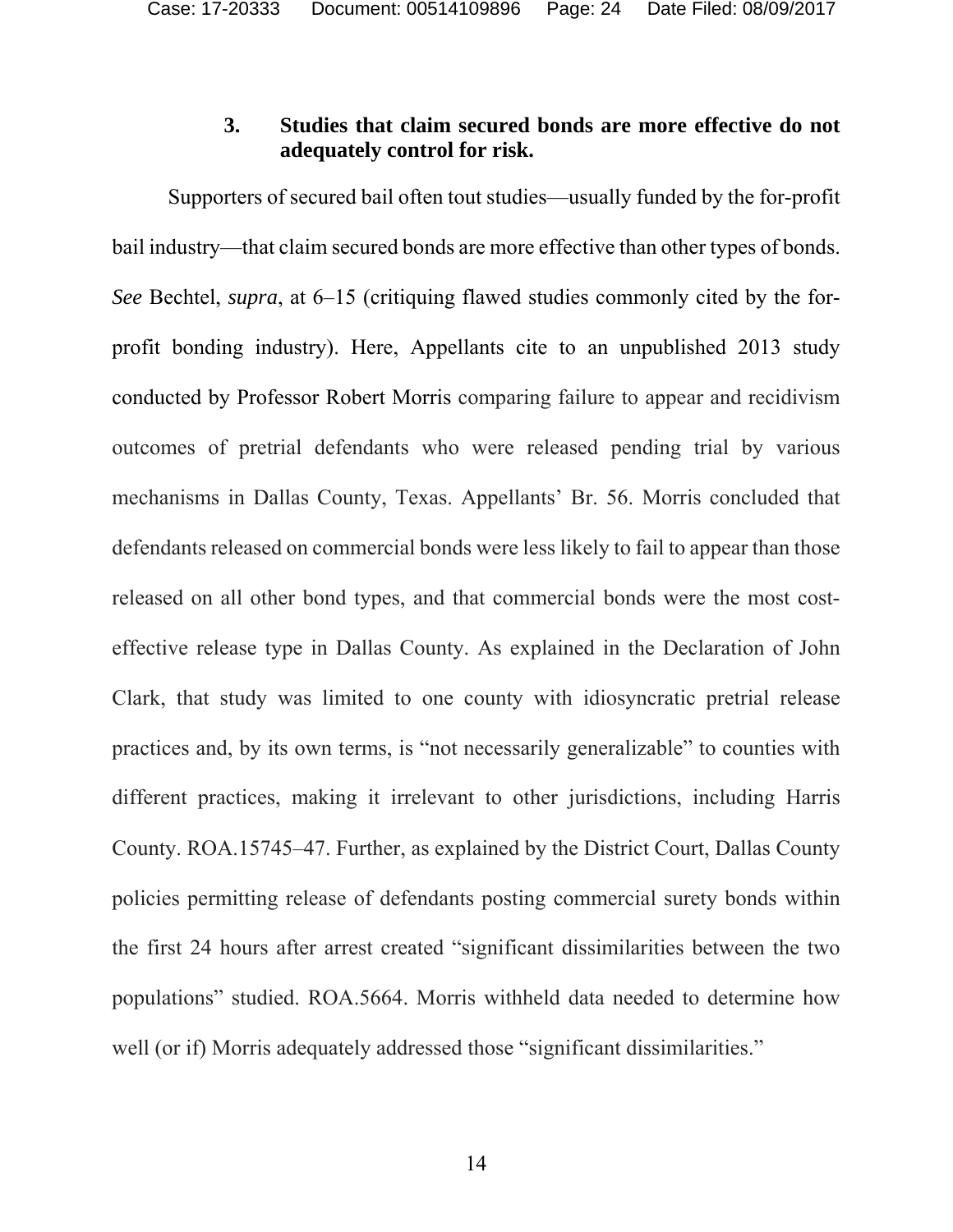In contrast, the Colorado study sorted each defendant using a pretrial risk assessment. This made it possible to accurately compare the failure-to-appear rate of low-risk defendants with that of other low-risk defendants and make a valid comparison between two similarly situated populations. Ignoring the differences between high-risk, moderate-risk, and low-risk defendants makes it impossible to credibly evaluate the effectiveness of secured bond. High-risk defendants—those who are least likely to return for trial and most likely to threaten public safety if released—are a small percentage of bailable defendants. Generally, statistics on bail outcomes for these defendants "should be interpreted with caution" because highrisk defendants are often only a small and statistically challenging portion of any study. *See, e.g.*, Jones, *supra*, at 10, tbl.3, n.\*.

Both the bail industry's preferred studies and the Dallas County study fail to adequately account for risk. The federal agency responsible for collecting the data the bail industry uses in its studies has specifically warned that this data cannot be used to advocate for one type of pretrial release over another. That agency warned in a March 2010 that "the data are insufficient to explain causal associations between the patterns reported, such as the efficacy of one form of pretrial release over another." DOJ, Bureau of Justice Statistics, *Data Advisory*, *supra*. The agency explained that in order to determine the most effective type of pretrial release, "it would be necessary to collect information relevant to the pretrial decision and factors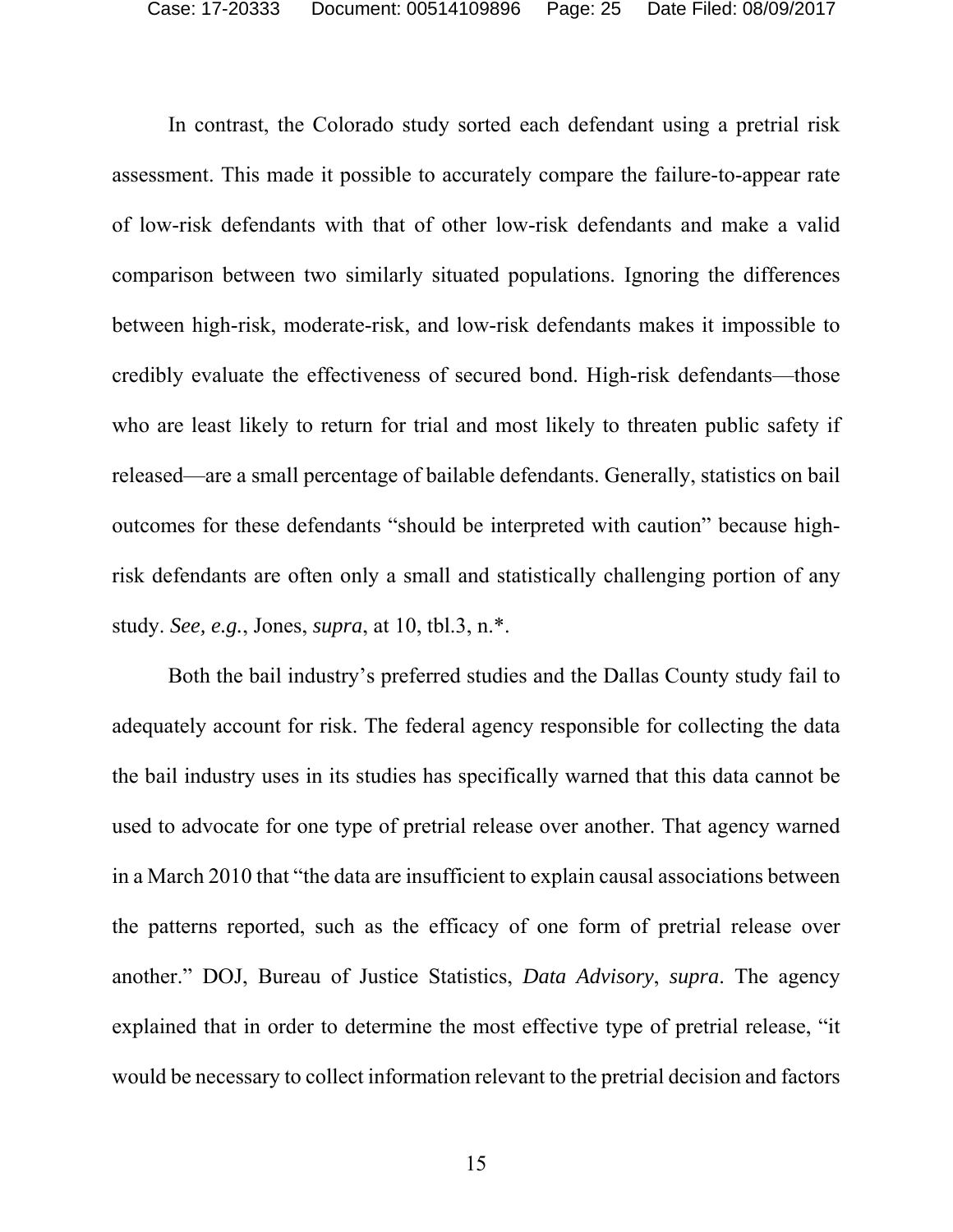associated with individual misconduct." *Id.* Unlike the typical study supporting the money-bail system, both the Colorado and Kentucky studies collected and analyzed such information, validating their conclusions.

## **B. Secured-money bonds do not correlate with lower rates of pretrial criminal conduct.**

The District Court also correctly found that secured-money bonds do not meaningfully affect the rate of new criminal activity committed by misdemeanor defendants. ROA5661–62. Secured-money bonds are not intended to and cannot deter criminal activity during the defendant's pretrial release because bond forfeiture is predicated on failing to appear in court, not on arrests. Defendants do not lose their money bond if they are arrested again. Indeed, the ABA recognizes that financial conditions on release are not appropriate tools for preventing pretrial criminal conduct. ABA Standards for Criminal Justice, *Pretrial Release* § 10-5.3 (3rd ed. 2007). Logic suggests that secured bonds, therefore, are not more effective than other types of release conditions at preventing new pretrial criminal activity, except perhaps as a blunt tool for detaining indigent defendants without regard to actual risk.

The Colorado study confirms this point. It shows no statistical difference between unsecured and secured bonds in preventing criminal activity during the pretrial period. Jones, *supra*, at 10. Only seven percent of defendants in that study's lowest risk group who received an unsecured bond were rearrested for new pretrial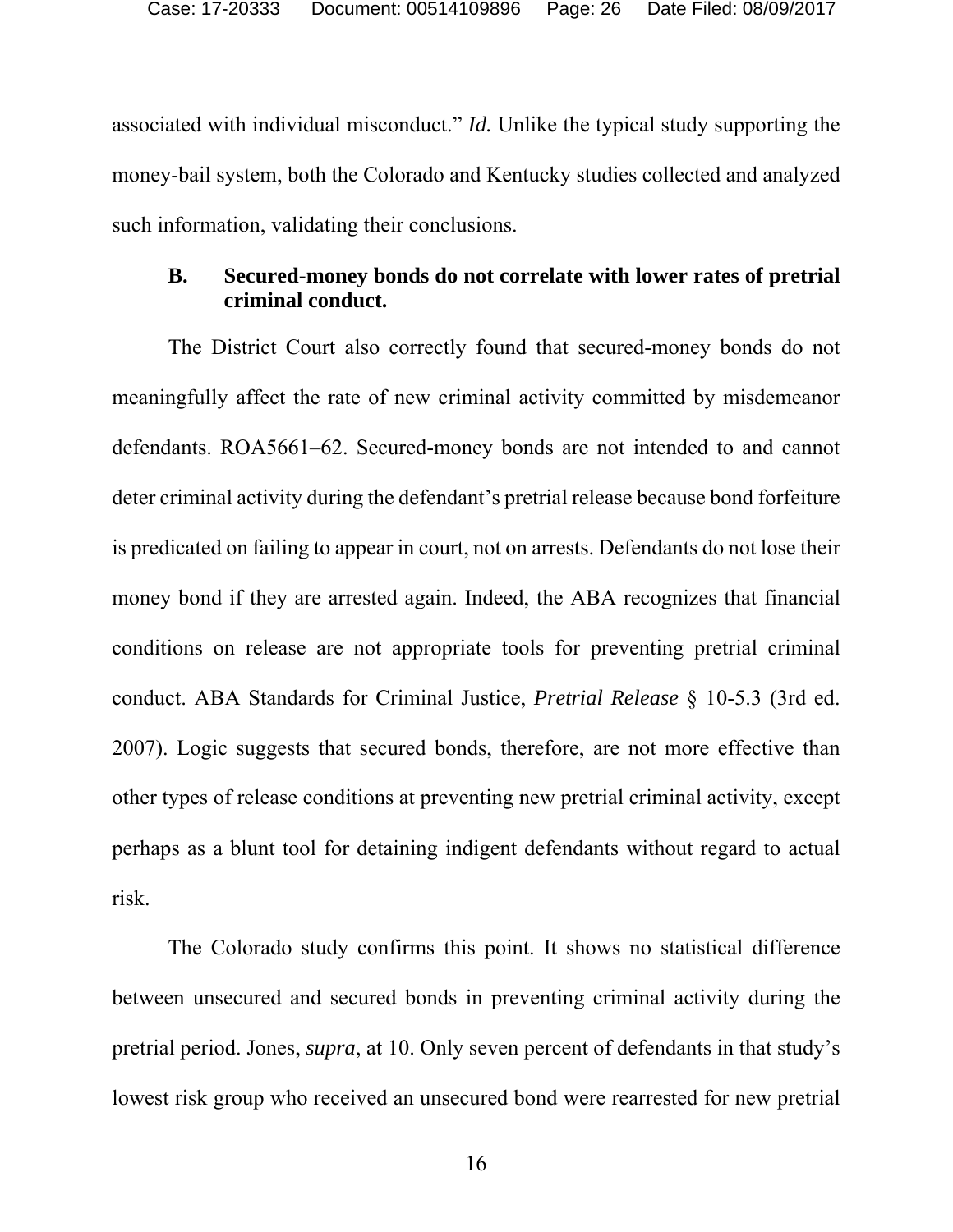crimes compared with ten percent of defendants with a secured bond—a consistent finding across all risk groups. *Id.*

The Kentucky case study likewise shows no positive correlation between secured bonds and public safety. After HB 463 passed, the public safety rate—a rate measuring how often defendants complete pretrial release without being charged with a new crime—actually improved slightly. *Pretrial Reform in Kentucky*, *supra*, at 17; *see* Kentucky Justice & Public Safety Cabinet, *Sourcebook of Criminal Justice Statistics*, tbl.5.9 (2012) (defining public safety rate), *available at*  https://justice.ky.gov/Documents/Sourcebook/Sourcebook2012ChapterFive.pdf. In 2013, as part of the reform started by HB 463, the pretrial services program began using an improved pretrial risk assessment tool. Laura & John Arnold Found., *Results from the First Six Months of the Public Safety Assessment-Court in Kentucky* 3–5 (2014). A study conducted six months after the improved tool was introduced showed the pretrial release rate rose to 70 percent of all defendants and the rate of new criminal activity for defendants on pretrial release declined by 15 percent. *Id.* Thus, secured bonds are neither a necessary means of promoting public safety nor more effective at reducing incidents of new criminal activity.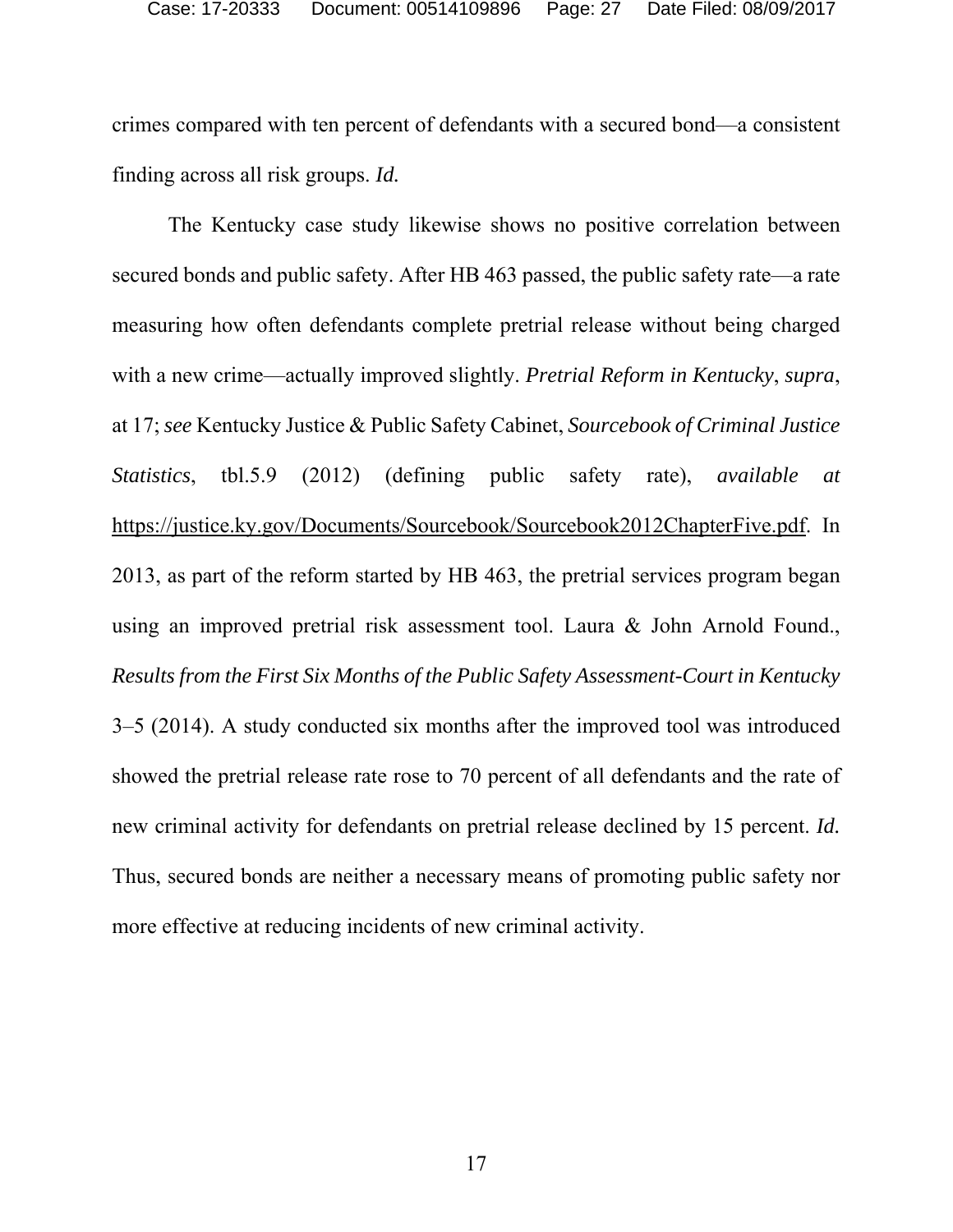## **C. Secured-money bonds excessively and arbitrarily delay or prevent release for indigent defendants, increasing costs for both the State and bailable defendants.**

Beyond simply failing to promote court appearance or protect public safety, secured-money bonds and fixed bail schedules directly undermine the primary purpose of bail by delaying or preventing the release of defendants—particularly the indigent. Resource-blind bail schedules, like those used in Harris County, inevitably lead to the detention of people who would be low risk for release but are simply too poor to post the amount required by the schedule. Failing to release bailable defendants not only harms them, it also increases the financial cost to the State through higher pretrial detention rates. Unsecured bonds produce significantly higher release rates, do less harm to bailable defendants and impose fewer costs on the State.

## **1. Pretrial detention destabilizes defendants economically and socially.**

As the District Court found, "[b]ail exacerbates and perpetuates poverty." ROA.5666. The costs of secured bonds go beyond direct financial payments. Predictably, the Colorado study found defendants with secured bonds were detained significantly longer than those with unsecured bonds. Five days of pretrial incarceration passed before defendants with secured bonds achieved the same threshold of 80-percent release that defendants with unsecured bonds achieved on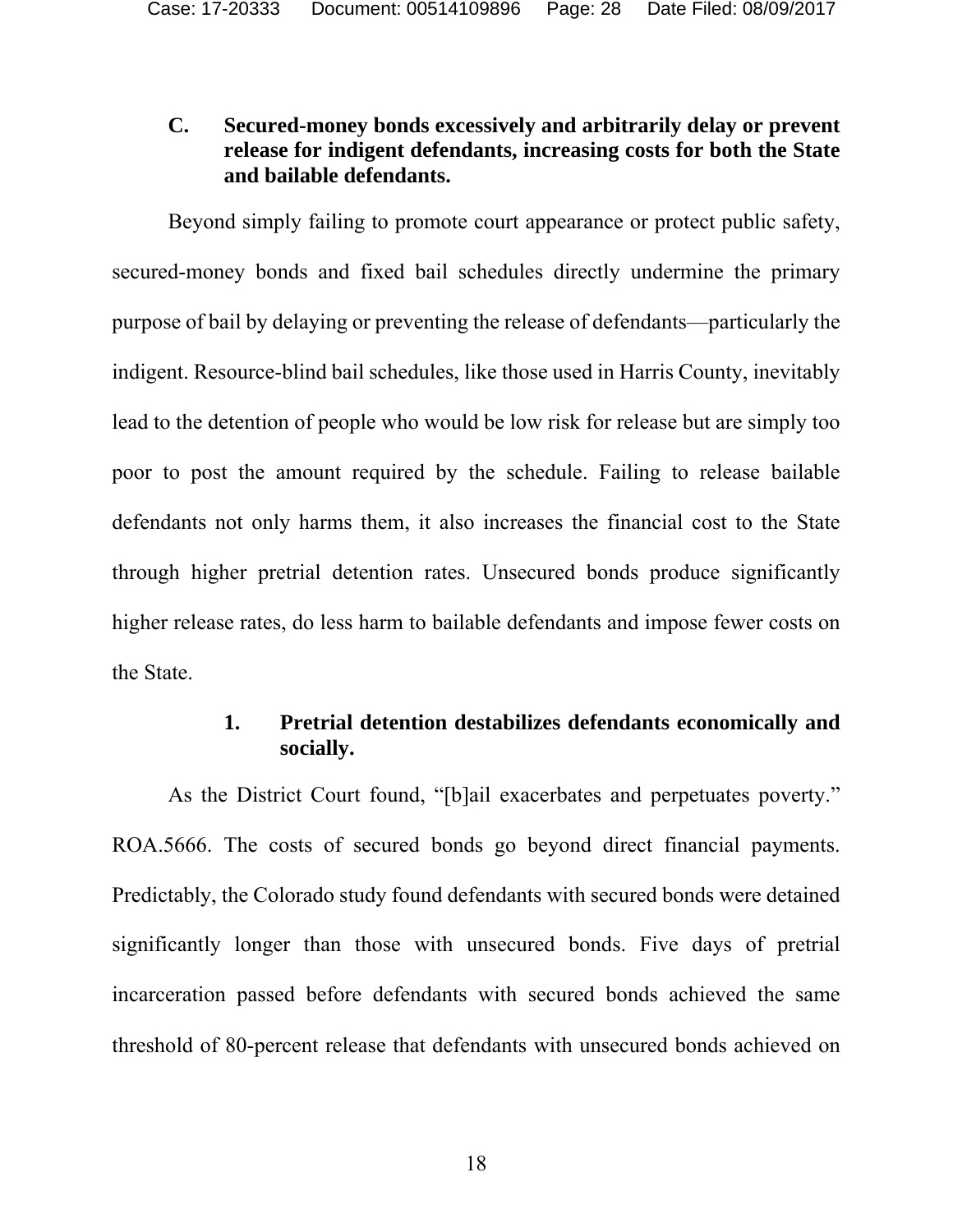the first day. Jones, *supra*, at 15. This imposes a pre-trial punishment on defendants who—though presumed innocent—are too poor to secure their freedom.

Multi-day pretrial detention poses obvious threats to employment and family stability. *See* Samuel R. Wiseman, *Pretrial Detention and the Right to Be Monitored*, 123 Yale L.J. 1334, 1356–57 (2014) ("Many detainees lose their jobs even if jailed for a short time, and this deprivation can continue after the detainee's release. Without income, the defendant and his family may fall behind on payments and lose housing, transportation, and other basic necessities.") (internal footnotes omitted). This is particularly true for indigent defendants, who frequently live paycheck to paycheck, and for parents, who risk losing contact with and custody of their children when they are incarcerated awaiting trial. ROA.5666. The impact on defendants of these unnecessary destabilizing events greatly exceeds the value to the County of the fines and bonds collected from misdemeanor defendants. Secured bonds add cost without benefit. The personal costs to defendants may persist past the conclusion of the case, even if the charges are dismissed.

## **2. Pretrial detention correlates with higher failure to appear rates.**

Even brief periods of pretrial incarceration associated with secured bonds negatively impact rates of appearance and re-offense. Another study using Kentucky's historical data determined that even a short delay in release of bailable individuals correlated with a significant increase in failure to appear. *See* Christopher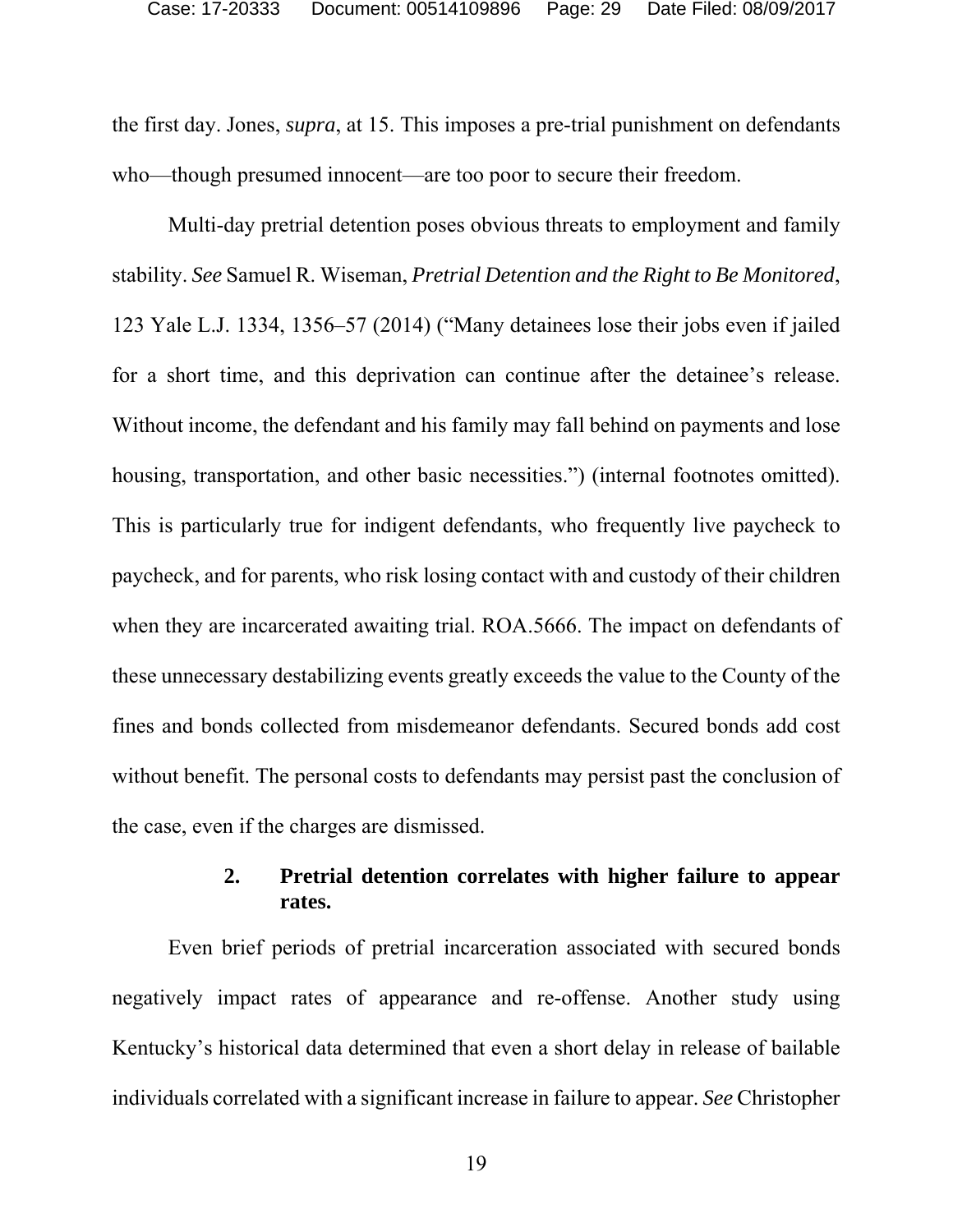T. Lowenkamp, et al., Laura & John Arnold Found., *The Hidden Costs of Pretrial Detention* 17–18 (2013), *available at* http://www.arnoldfoundation.org/ wp-content/uploads/2014/02/LJAF\_Report\_hidden-costs\_FNL.pdf.

After controlling for relevant factors including risk level, the researchers found statistically significant decreases in appearance rate for low-risk defendants and moderate-risk defendants related to delayed pretrial release. *Id.* at 4, 13. When compared with those released within a day, bailable low-risk defendants detained for as few as two to three days were 22 percent more likely to miss future proceedings. *Id.* at 15.

#### **3. Pretrial detention correlates with higher rates of pretrial criminal activity.**

The same study found that "the longer low-risk defendants were detained, the more likely they were to have new criminal activity pretrial." *Id.* at 17. When compared with those released within a day, bailable low-risk defendants detained for as few as two to three days were 39 percent more likely to engage in criminal activity while awaiting trial. *Id.* Moderate-risk bailable defendants showed a smaller, but still significant, increase in reported pretrial criminal activity. *Id.* These results may follow from the loss of jobs, transportation, and even housing that can occur when pretrial detention prevents a defendant from showing up for work or meeting other commitments. *See* Wiseman, *supra*, at 1356–57. In sum, evidence correlates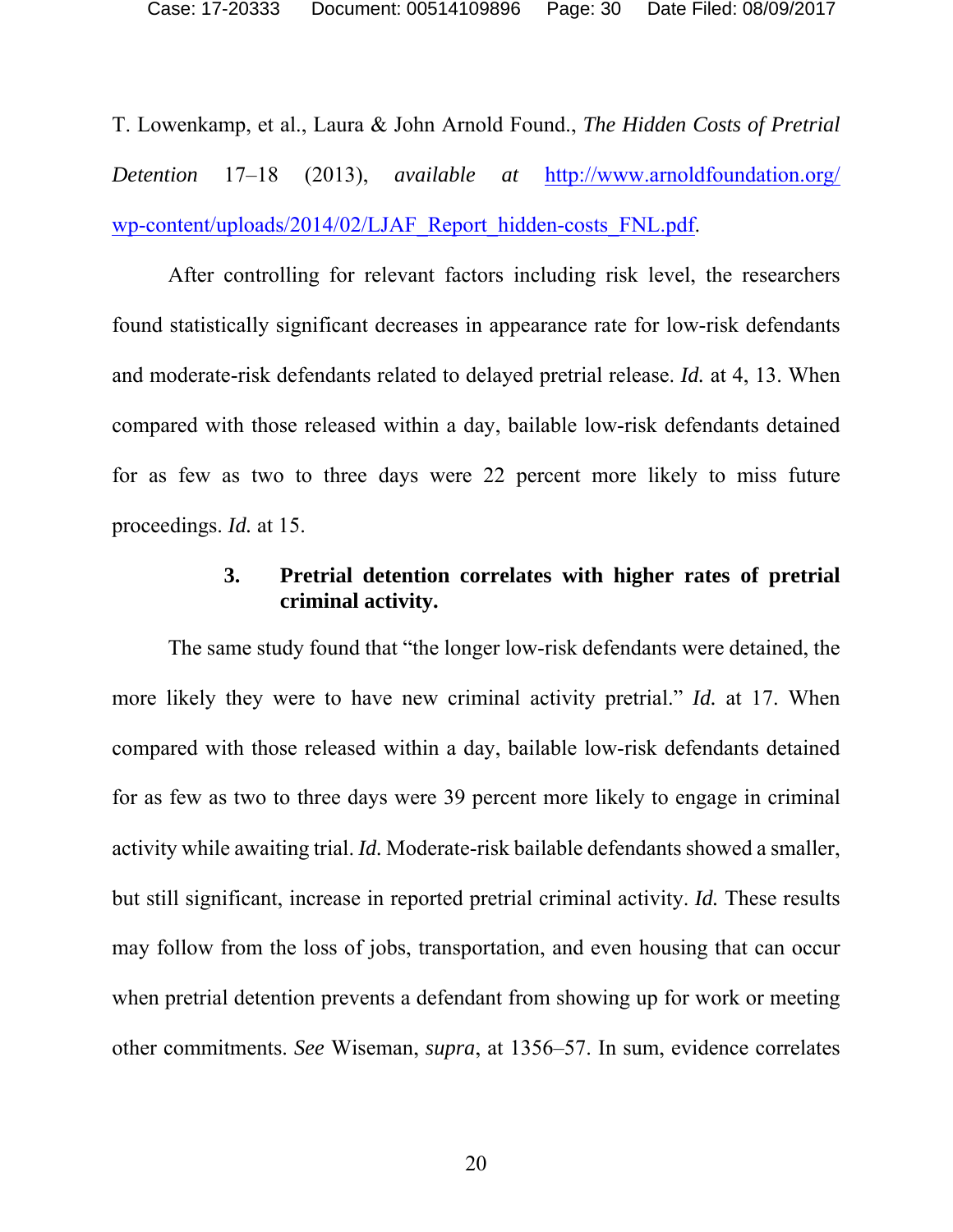secured bail with measurably poorer outcomes in the metrics that should be driving bail decisions.

#### **4. Pretrial detention results in higher costs to the State.**

The extended pretrial detention associated with secured bonds also increases financial costs to the State. *See generally* Criminal Justice Section, *State Policy Implementation Project*, ABA 2, http://www.americanbar.org/content /dam/aba/administrative/criminal\_justice/spip\_pretrialrelease.authcheckdam.pdf (last accessed Aug. 8, 2017) (comparing costs of pretrial detention with noncustodial supervision). While bail is designed to move bailable defendants out of expensive pretrial detention, defendants who cannot afford secured bail remain in custody, increasing costs to the State.

A recent study by the DOJ's Office of the Federal Detention Trustee quantified the State costs associated with pretrial detention. Like the Colorado study, this study sorted defendants into risk levels, utilizing five risk levels rather than four. It then analyzed the costs associated with pretrial detention and the Alternatives to Detention Program (ATD). ATD includes options such as computer monitoring, third-party custody, and mental health treatment.<sup>1</sup> The study found the average cost

l

<sup>1</sup> NAPD does not take a position as to whether these or other pretrial detention alternatives are constitutional or valid in any particular case. Its members reserve the right to challenge the appropriateness of specific detention alternatives in individual cases. Nonetheless, NAPD does agree that, on a systemic level, there are less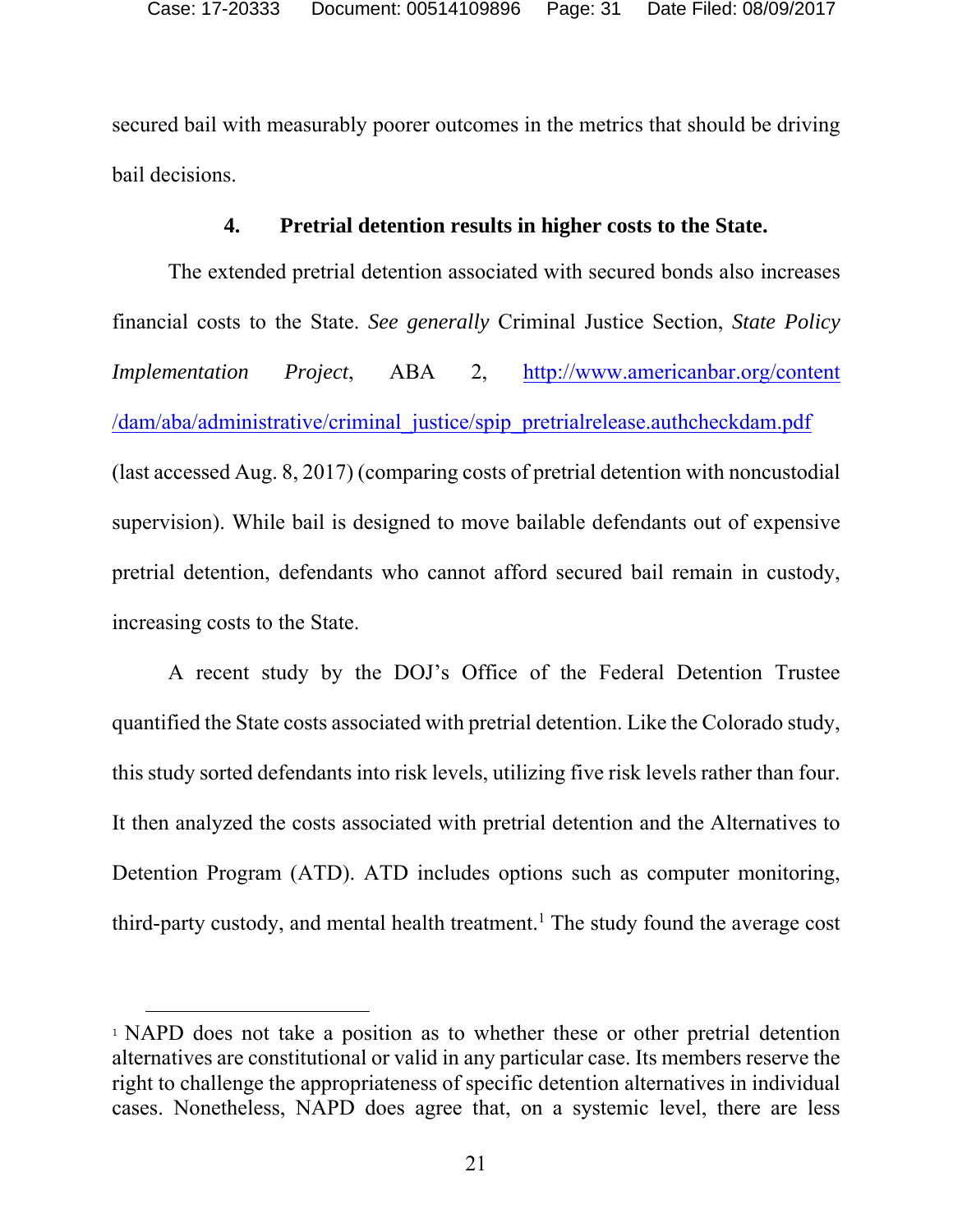of pretrial *detention* for all five risk levels was between \$18,768 and \$19,912 per defendant based on an average daily cost of \$67.27 and average pretrial detentions ranging from 279 to 296 days. In contrast, the average cost of the ATD program was \$3,860 per defendant including the costs of supervising the pretrial defendant, the alternatives to detention, and fugitive recovery. Marie VanNostrand, DOJ, Office of the Fed. Detention Trustee, *Pretrial Risk Assessment in Federal Court* 34–36 (2009). On average, detention is between *four and six times more expensive* than the alternatives, even after factoring in costs related to recovering defendants who do not return on their own. *See id.* Reducing pretrial detention rates therefore significantly decreases the cost to the State by decreasing the number of expensive pretrial detainees.

## **III. The experience of professionals who do not have a vested financial interest in secured-money bonds confirms the conclusions of these empirical studies.**

Judges, other neutrals, and advocates on both sides of the criminal justice system who engage the empirical data presented in this brief consistently find that it conforms to their experience with the pretrial system. The American Judges Association agrees that pretrial detention decisions "have a significant, and sometimes determinative, impact on thousands of defendants and communities

invasive, less burdensome, and more efficacious alternatives to imposing money bail on pretrial defendants.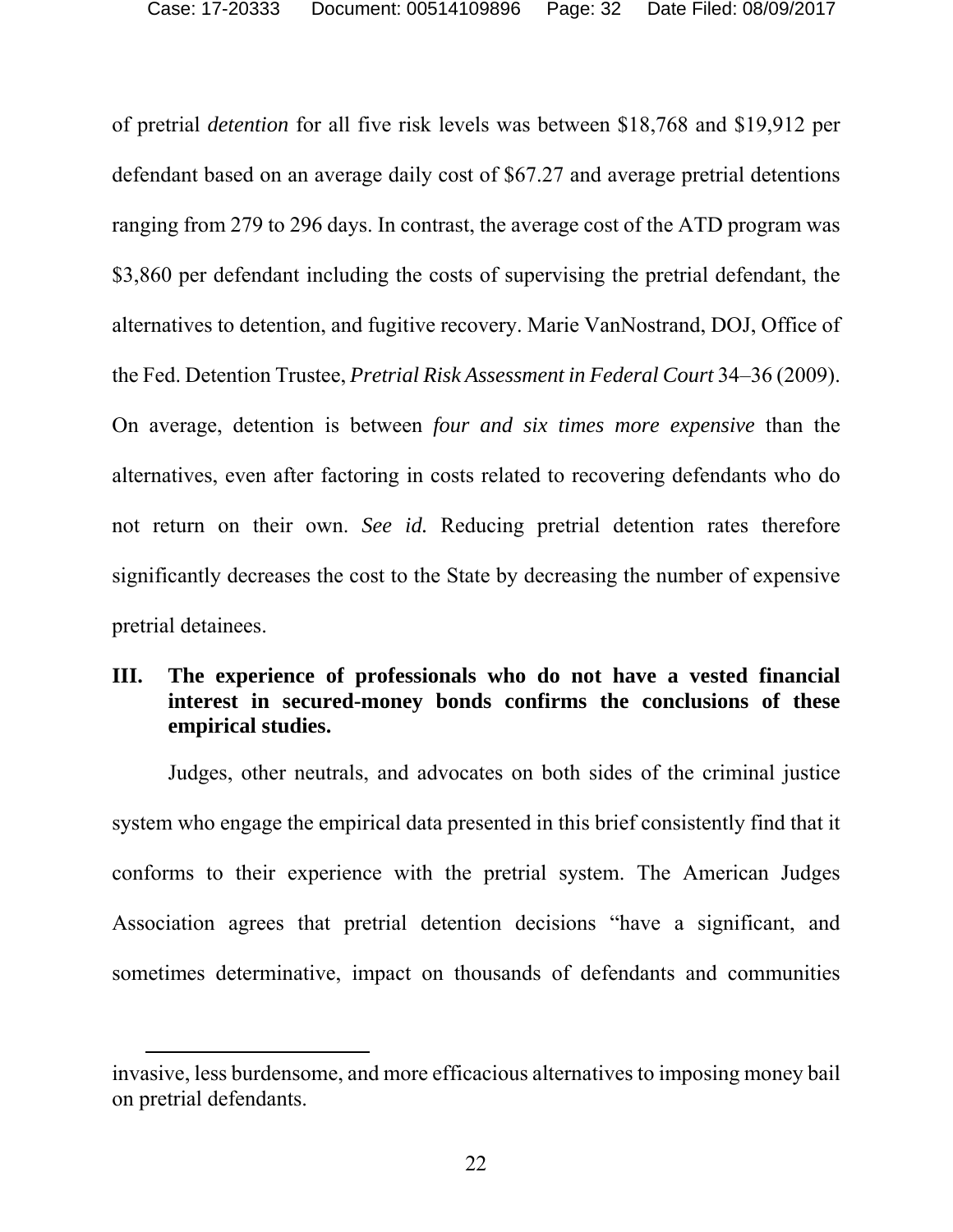every day" and that defendants who are detained "solely because they cannot afford to pay for their release" bear an increased risk of adverse outcomes. American Judges Association, Resolution 2 (2017), *available at http://www.amjudges.org/pdfs/AJA-Pretrial-Resolution.pdf*. Accordingly, the American Judges Association calls for "the adoption of evidence-based risk assessment and management," the elimination of "practices that cause defendants to remain incarcerated solely because they cannot afford to pay for their release," and "the elimination of commercially secured bonds at any time during the pretrial phase." *Id.*

The Judges are not alone in recognizing the results of this empirical data in their professional practice; instead they are in "some very good and credible company." Conference of State Court Administrators, *2012-2013 Policy Paper Evidence-Based Pretrial Release* 10 (2013), *available at: http://www.pretrial.org/download/policy-statements/Evidence%20Based%20Pre-Trial%20Release%20-%20COSCA%202012.pdf* (listing major adopters of empirically supported pretrial practices). The National Association of Counties also recognizes the utility of evidence-based risk assessment and the need to "eliminate practices that cause defendants to remain incarcerated even for a few days solely because they cannot afford to pay for their release." National Association of Counties, *Resolution on Improving Pretrial Justice Process* (2017), *available at:*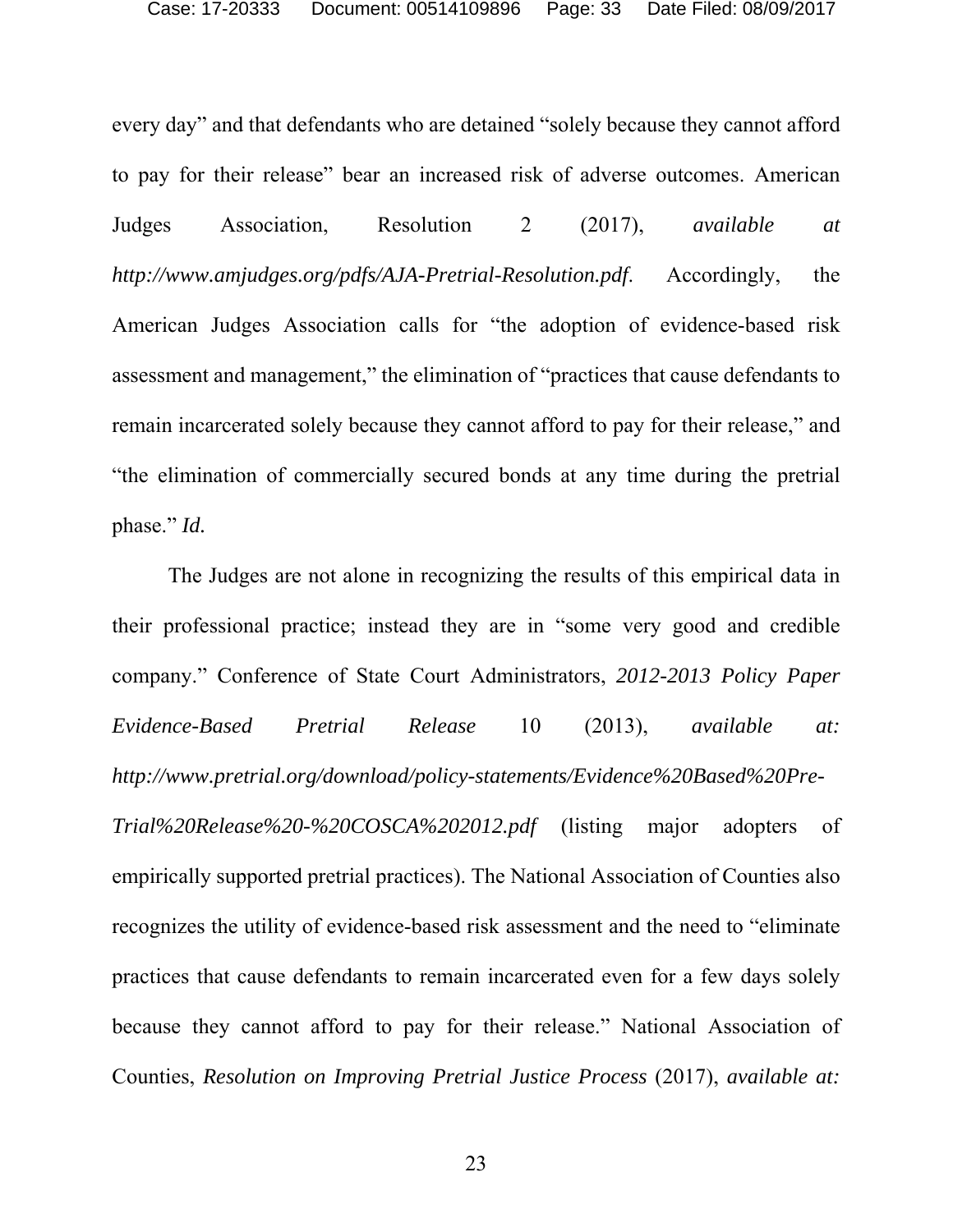Case: 17-20333 Document: 00514109896 Page: 34 Date Filed: 08/09/2017

*http://www.naco.org/sites/default/files/attachments/Final%20Adopted%20Interim %20Resolutions%20-%202017%20Legislative%20Conference.pdf*.

Law enforcement organizations also recognize that this empirical data quantifies and offers solutions to problems that are borne out in their members' experiences. Sheriffs are troubled by a system in which most pretrial inmates are detained "not because of their risk to public safety or of not appearing in court, but because of their inability to afford the amount of their bail bond." National Sheriffs' Association, Resolution 2012-6 (June 18, 2012), *available at: http://www.pretrial.org/download/policy-statements/NSA%20Pretrial*

*%20Resolution.pdf*. Chiefs of Police agree that "length of time until pretrial release has a direct impact on public safety" and advocate basing release decisions on empirically validated measures, not on bail schedules and wealth. International Association of Chiefs of Police, *Resolution on Pretrial Release and Detention Process* 16 (2014), *available at: http://www.pretrial.org/download/policystatements/Pretrial%20Release%20and%20Detention%20Process%20-*

*IACP%202014.pdf*.

## **IV. Legitimate state interests are better served by approaches proven successful elsewhere.**

Other successful approaches to pretrial release without financial conditions put the secured-money-bond system into context, revealing it as a failed deviation from traditional bail systems. Those approaches eliminate the damage done by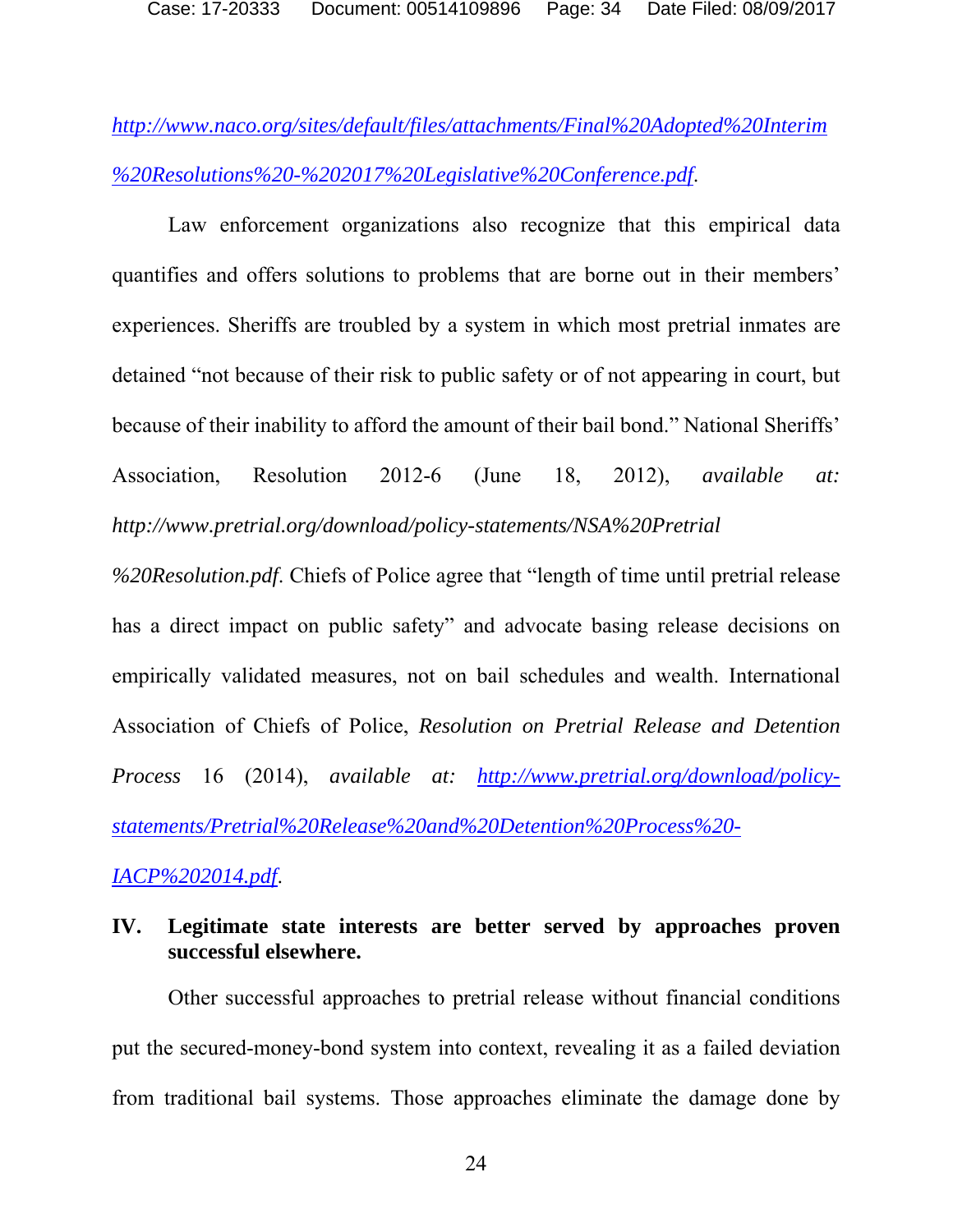secured-money-bond systems and restore constitutional values in which "liberty is the norm[] and detention prior to trial or without trial is the carefully limited exception." *Salerno*, 481 U.S. at 755. Evidence shows that personal recognizance bonds are an effective tool for most bailable defendants, and objective risk assessment tests provide a clear guide for reliably limiting pretrial detention to the few defendants whose release poses a serious risk.

#### **A. Pretrial supervision has been shown to be effective with bailable individuals in all risk levels.**

Community-based support is effective for managing low-risk and moderaterisk defendants without imposing financial conditions of release. While secured bonds delay or prevent release, they do not fundamentally alter the consequences of violating the conditions of release. New charges under either type of bond will result in revocation and detention. Whether bonds are secured or unsecured, defendants who fail to appear may be required to forfeit money. Jones, *supra*, at 10–11. The relevant question for a judge, therefore, is what conditions on bail might improve the outcomes for defendants at what risk profiles?

A 2013 study drawing from historical data in two states identified statistically significant correlations between pretrial supervision—a common condition of release in which defendants meet and communicate regularly with a supervising officer—and improvements in court appearance rates of defendants released on bail. Christopher T. Lowenkamp & Mary VanNostrand, Laura & John Arnold Found.,

25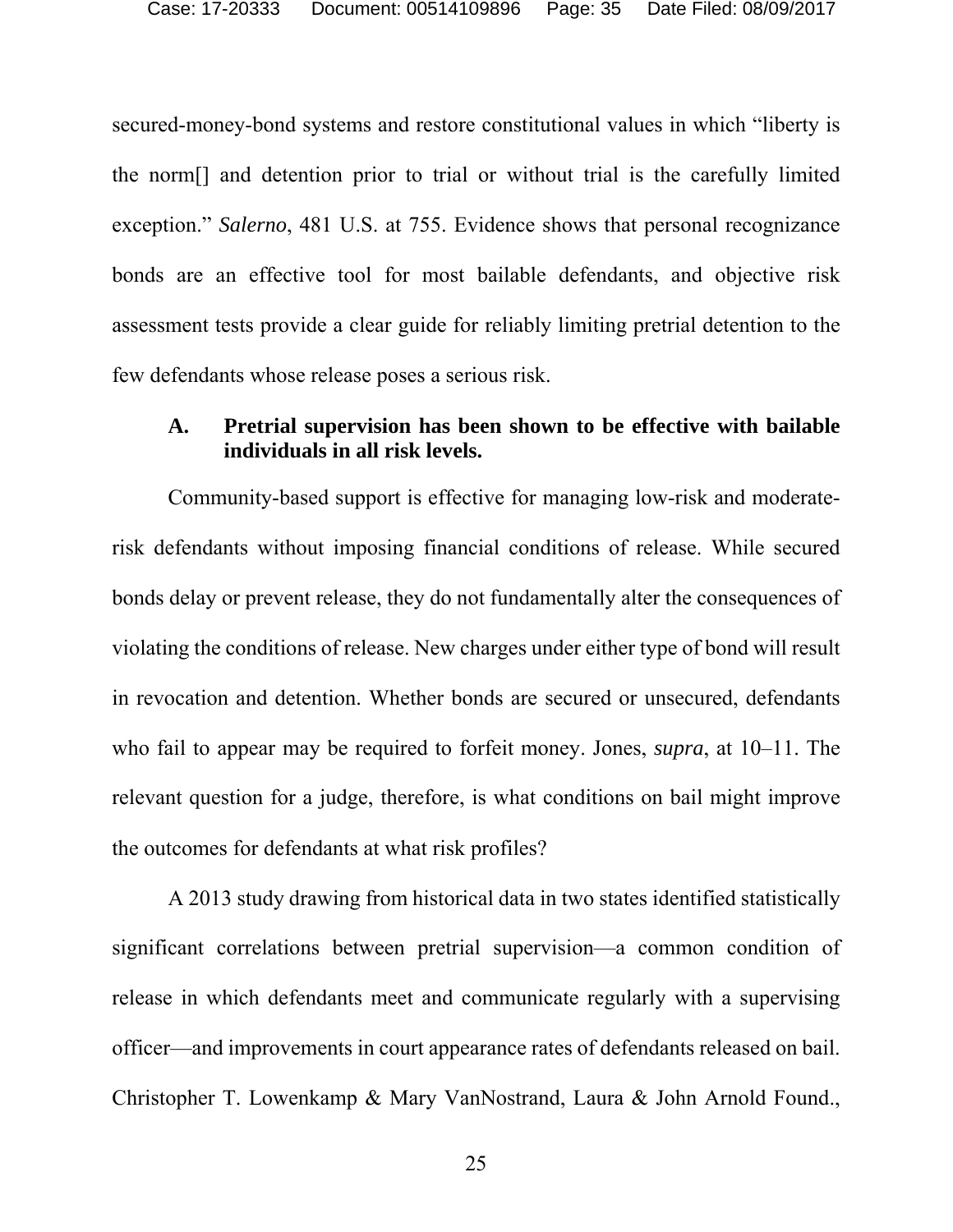*Exploring the Impact of Supervision on Pretrial Outcomes* 10, 14–17 (2013). The study indicates that "the effect of pretrial supervision [on appearance rates] appears to matter even more as risk level increases," especially for moderate- and higherrisk defendants who were 38 percent and 33 percent less likely to fail to appear when supervised during their release. *Id.* at 15.

#### **B. Risk assessment tools are available and effective.**

Risk assessment tools are valuable for distinguishing low-risk defendants from higher-risk defendants so that a judge may determine appropriate, individually tailored release conditions for each defendant.<sup>2</sup> Evidenced-based risk assessment has recently advanced dramatically such that courts may now reliably assess risk and minimize conflict with the constitutional rights related to pretrial release. PJI, *Pretrial Risk Assessment: Science Provides Guidance on Assessing Defendants* 4–5 (2015), *available at* http://www.pretrial.org/solutions/risk-assessment/. Screening tools developed in multiple jurisdictions—including Virginia, Ohio, Kentucky, and Colorado—and validated through rigorous study have discredited prior assumptions about the factors that predict a defendant's risk to the community and risk of non-

l

<sup>&</sup>lt;sup>2</sup> While NAPD agrees that risk assessment tools can be effective, depending on how they are designed and applied to an individual defendant, it does not endorse any particular risk assessment tool and has not taken a position on whether such tools are a constitutionally adequate remedy for flawed state court bail systems. Accordingly, NAPD does not join this section of the brief.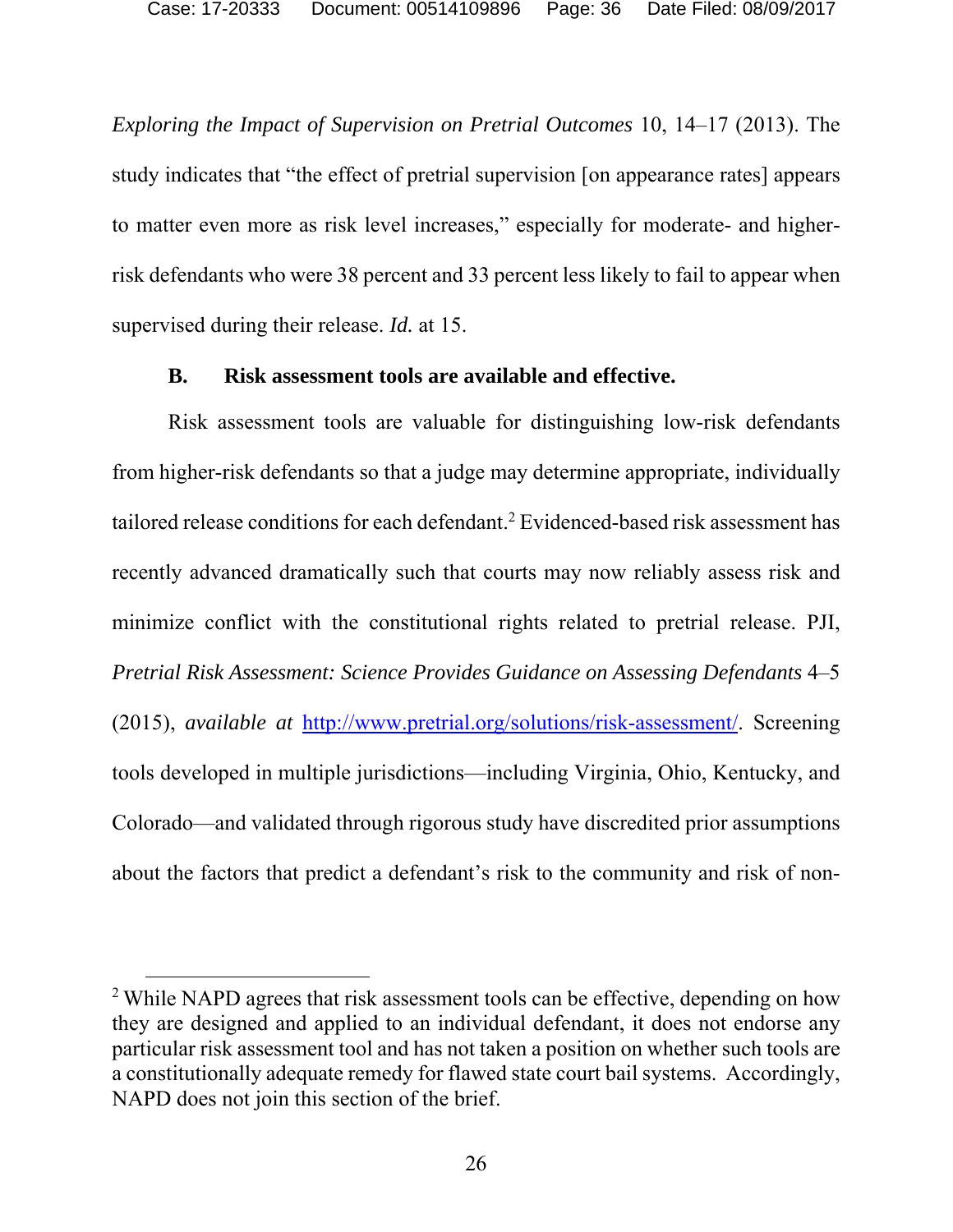appearance in court. *Id.*; *see, e.g.*, PJI, *The Colorado Pretrial Assessment Tool (CPAT) Revised Report* 19–20 (2012).

### **1. National data sets allow reliable, nondiscriminatory risk assessment with minimal expense.**

The data in this area is vast, and it provides state and local governments of any size with reliable tools for determining a defendant's risk level. One such tool, the forthcoming Public Safety Assessment (PSA), provides a validated risk assessment based on "a database of over 1.5 million cases drawn from more than 300 U.S. jurisdictions." Laura & John Arnold Found., *PSA*, www.arnoldfoundation.org/initiative/criminal-justice/crime-prevention/publicsafety-assessment/ (last accessed Aug. 8, 2017). The data-driven process used to create the PSA identified nine administrative factors based on current charges and criminal history that reliably predict risk of new crime, new violence, and failure to appear. After accounting for those administrative factors, the authors determined that none of the interview-dependent factors—including "employment, drug use, and residence"—improved predictions. Laura & John Arnold Found., *Developing a National Model for Pretrial Risk Assessment* 4 (2013), *available at* http://www.arnoldfoundation.org/wp-content/uploads/2014/02/LJAF-researchsummary PSA-Court 4 1.pdf.

As compared with unsubstantiated or discriminatory heuristics for estimating risk associated with pretrial release, the PSA is "more objective, far less expensive,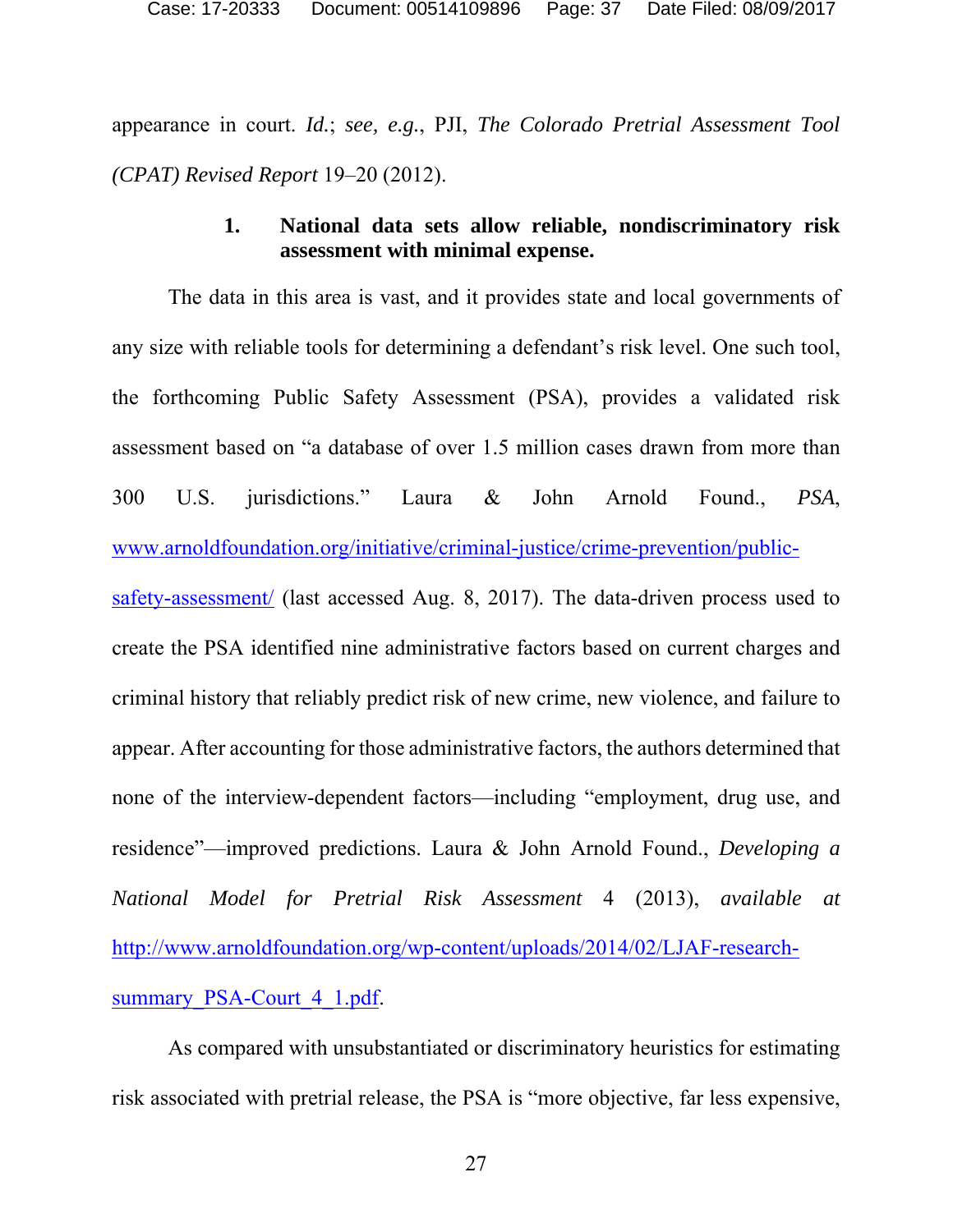and requires fewer resources to administer." *PSA*, *supra*. Courts using the PSA can make reliable predictions by focusing on criteria already available from charging documents and prior criminal records. Eliminating extraneous information including race, gender, level of education, and socioeconomic status—the tool both reduces the need for intensive and expensive pre-bail interviews and presents courts with a cleaner distillation of the factors relevant to legitimate state interests. *Id.*

#### **2. Individual states have been able to tailor risk assessment to statutory requirements.**

Several states, including Virginia and Ohio, employ objective tools tailored to statutory criteria governing pretrial release. Virginia developed and validated a pretrial risk assessment instrument tailored to its statutory requirements. Marie VanNostrand & Kenneth J. Rose, *Pretrial Risk Assessment in Virginia* 1 (May 1, 2009). The Virginia validation study analyzed a year's worth of records from five representative counties and identified a set of statistically significant predictors of negative outcomes including failure to appear, new arrests, and criminal allegations prior to trial. *Id.* at 2.

Ohio followed a similar process in developing several tools for pretrial assessment and other risk inquiries related to recidivism. *See* Edward Latsessa, et al., *Creation and Validation of the Ohio Risk Assessment System Final Report* ii, 13 (2009). The Ohio initiative demonstrated the value of these assessment tools not only for managing pretrial release, but also for addressing community supervision,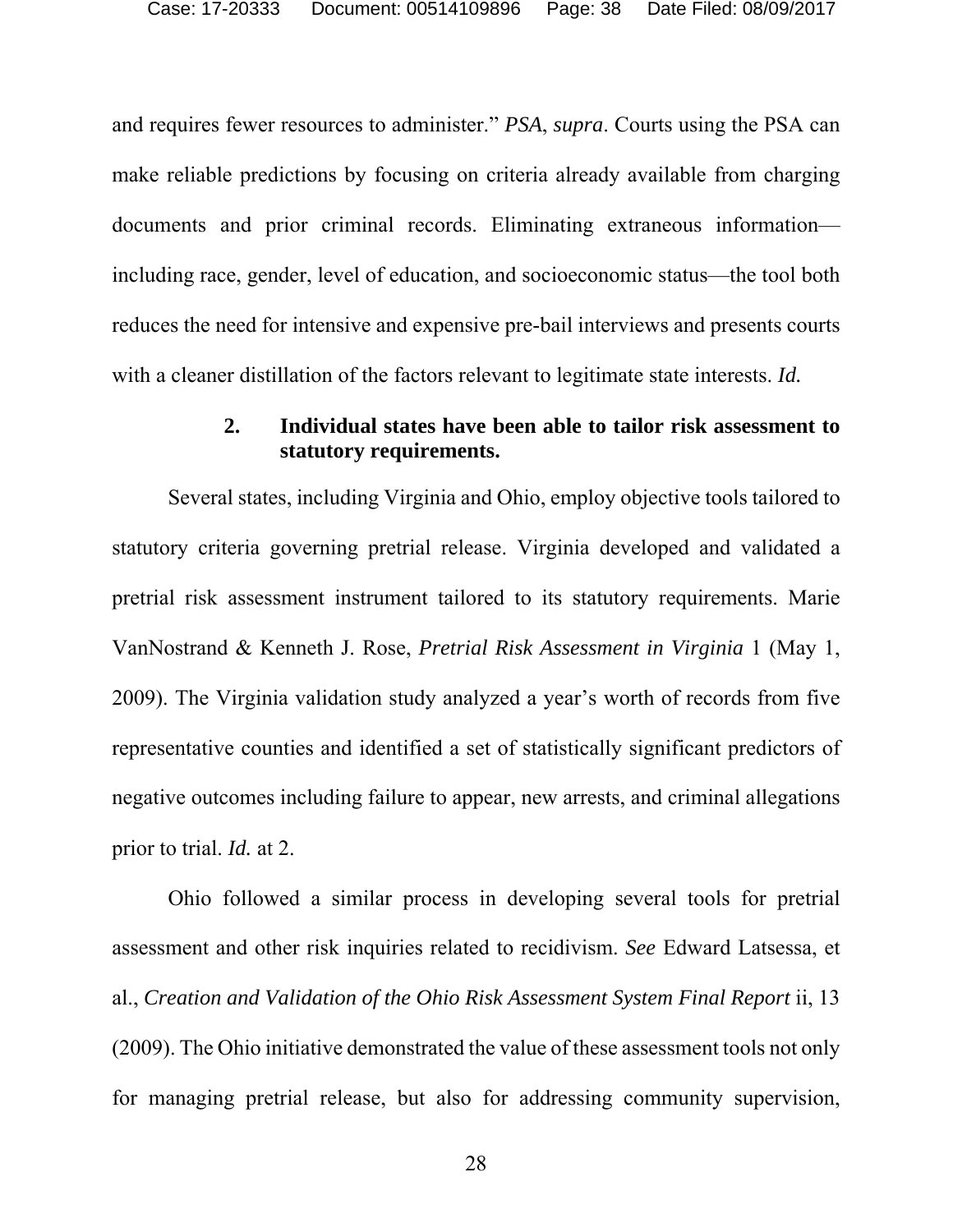institutional intake for convicted defendants, and community re-entry following incarceration.

State and local governments thus have abundant options for effectively and efficiently managing pretrial release without imposing a burden that adds cost to the accused and the State itself.

#### **3. Pretrial risk assessments are more effective than bail schedules.**

The rise of objective, evidence-based assessment tools is precisely why bail schedules should be rejected. Recognizing the importance of individual risk assessment, the ABA "flatly rejects the practice of setting amounts according to a fix bail schedule based on charge." Commentary to ABA Pretrial Release Standard 10-5.3(e), p. 113. Such schedules exclude consideration of factors that may be far more relevant than the charge. *Id.*

In addition, the use of such schedules inevitably leads to the detention of persons who pose little threat to public safety but are too poor to afford release while releasing others that pose a higher safety risk but can afford to post bond. For this reason and others, the International Association of Chiefs of Police adopted a resolution criticizing the use of bail schedules and calling for the use of pretrial risk assessments to increase public safety and reduce release of individuals that may pose a threat. International Association of Chiefs of Police, *supra*. In sum, evidence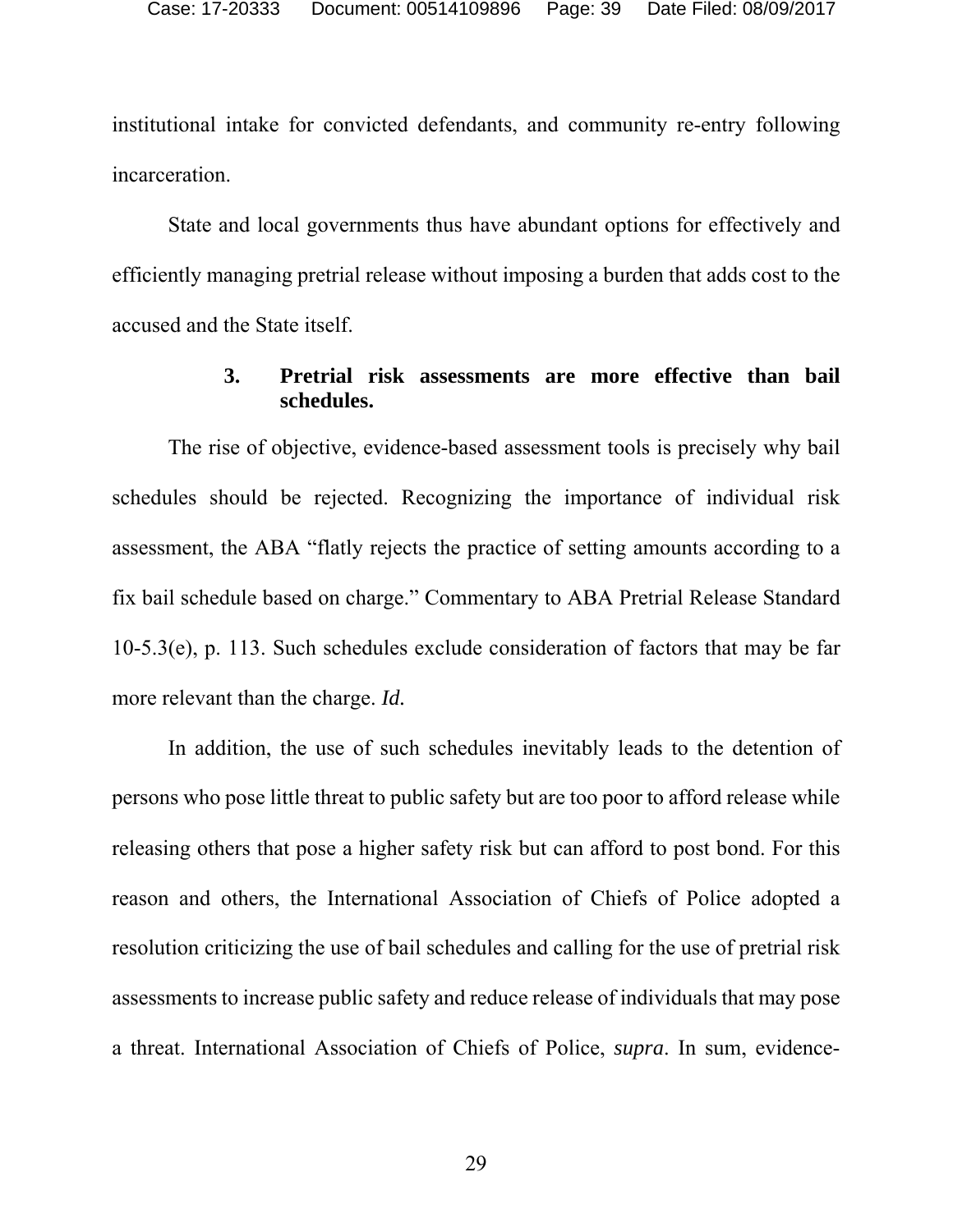based, objective pretrial risk assessments are more effective than bail schedules at serving legitimate state interests.

#### **CONCLUSION**

Any disinterested review of the relevant data—like the one conducted by the District Court in this case—shows secured-money bail to be ineffective and counterproductive at achieving the legitimate goals of maximizing release, maximizing court appearance, and minimizing public risk. The practice hinders release of bailable defendants and shows no statistically significant positive impact on any other valid metric. Its only reliable function is to provide the bail-bond industry with a literally captive market. The Court should affirm the District Court's well-reasoned findings and refuse to allow Harris County to impose bail requirements that keep bailable indigent defendants in custody while providing security only for a rentseeking industry.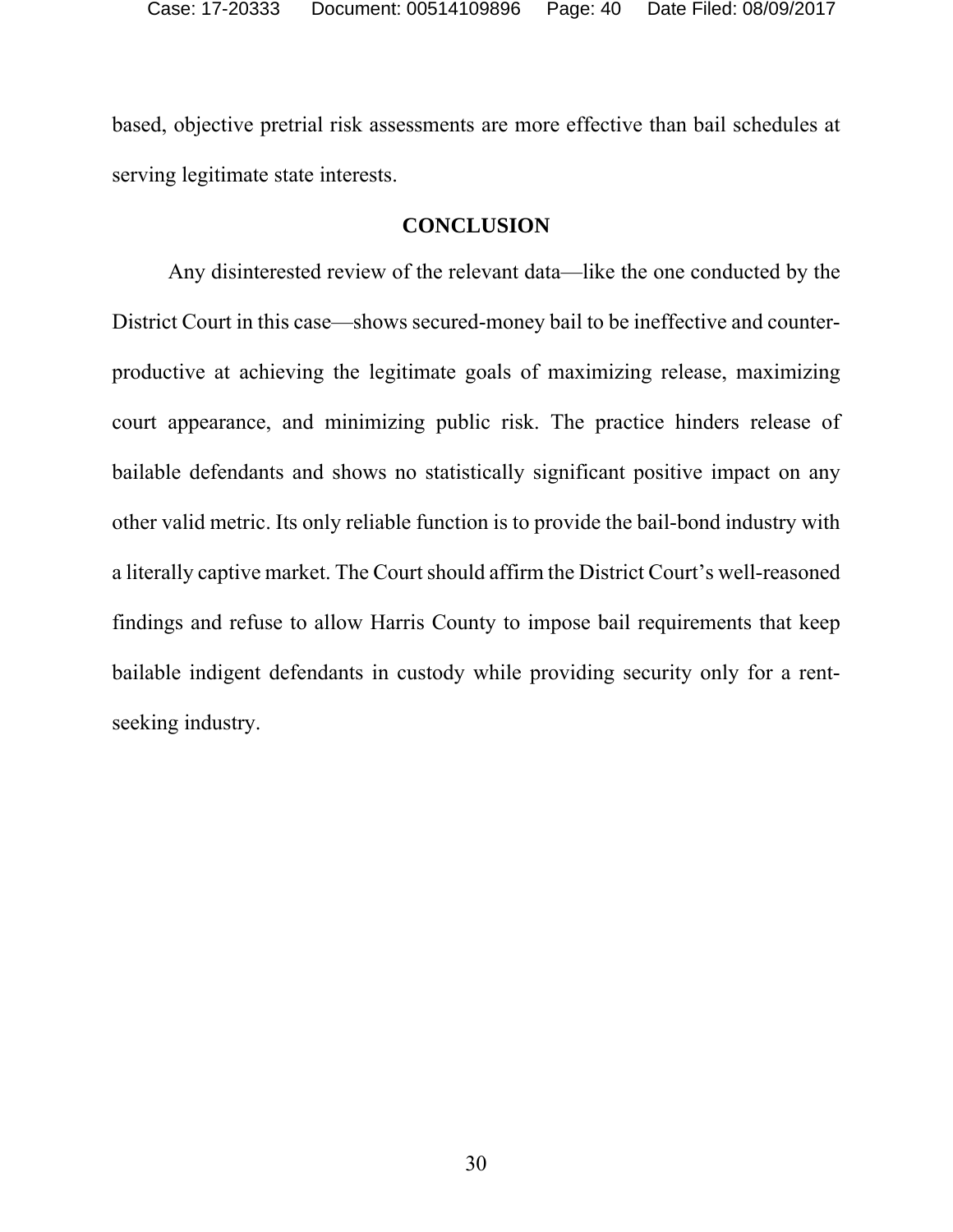Respectfully submitted,

*s/ Jared B. Caplan* 

 Jared B. Caplan BRADLEY ARANT BOULT CUMMINGS LLP 600 Travis St., Ste 4800 Houston, TX 77002 (346) 310-6006 jcaplan@bradley.com

Brad Robertson BRADLEY ARANT BOULT CUMMINGS LLP 1819 Fifth Ave N Birmingham, AL 35209 (205) 521-8188 brobertson@bradley.com

Jessica Jernigan-Johnson Jeffrey W. Sheehan BRADLEY ARANT BOULT CUMMINGS LLP 1600 Division St., Ste. 700 Nashville, TN 37203 (615) 252-2390 (615) 252-2392 jjohnson@bradley.com jsheehan@bradley.com

Counsel for *Amici Curiae*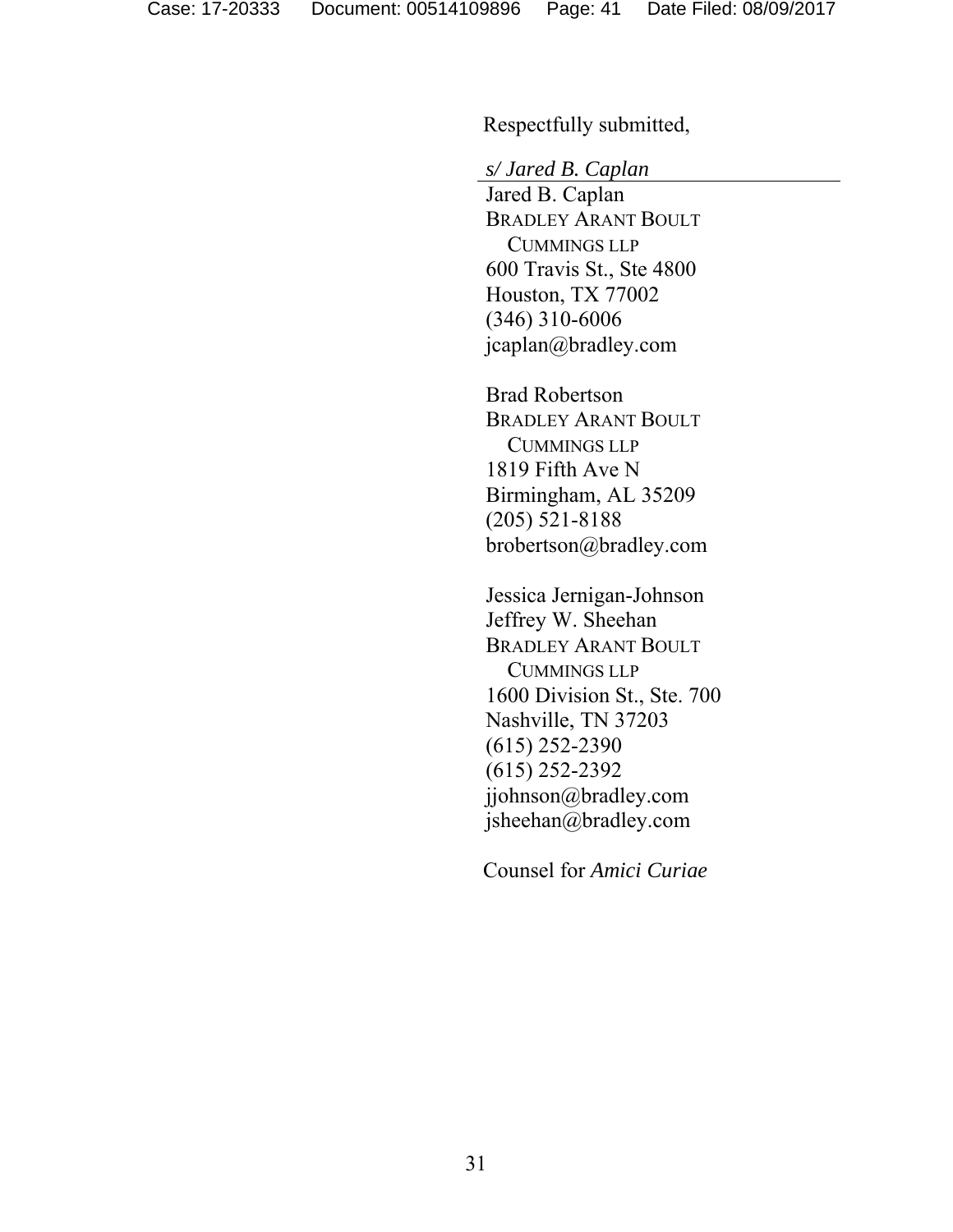## **CERTIFICATE OF COMPLIANCE**

I hereby certify that this brief complies with the type-volume limitation of Rule 32(a)(7)(B) of the Federal Rules of Appellate Procedure because it contains 6282 words, excluding the parts of the brief exempted by Rule 32(f) of the Federal Rules of Appellate Procedure. I further certify that this brief complies with the typeface and style requirements of Rules 32(a)(5) and 32(a)(6) because it has been prepared in a proportionally spaced typeface using Times New Roman, 14-point font.

> *s/Jared B. Caplan*  Jared B. Caplan Counsel for *Amici Curiae*

Dated: August 9, 2017